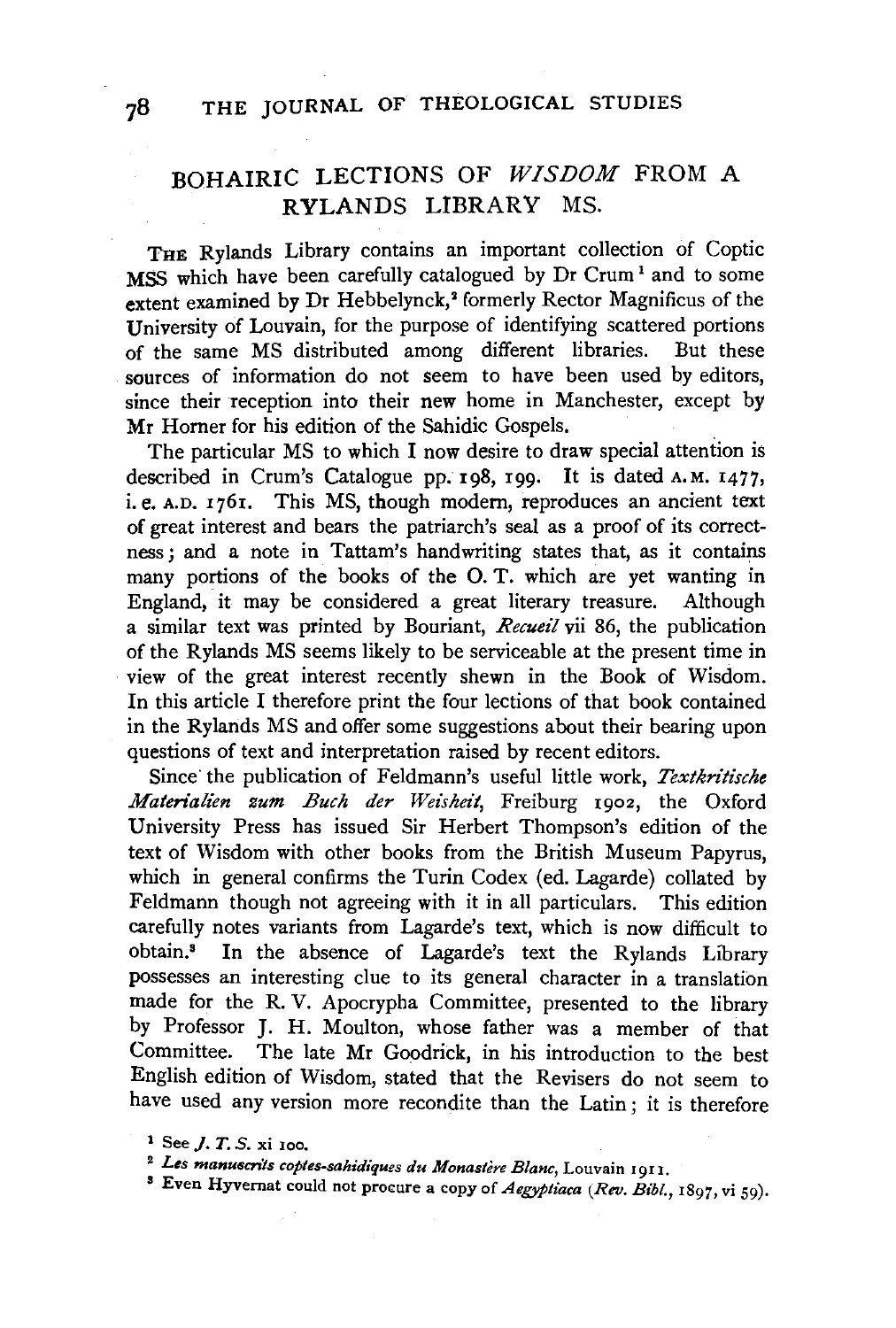only fair to their memory to note that they took the important step of securing a translation of the Sahidic version by an expert. This translation is accompanied by a few brief notes which shew that the translator was alive to the possibility of mistakes in the Sahidic text and to the imperfect state of Coptic lexicography. He seems to have used Tattam's Lexicon, and does not appear to make any reference to Peyron. The Berlin reprint of Peyron (1896), including contributions from Goodwin, Kabis, and Bsciai, in its *Auctarium,* still leaves much to be desired. Many MSS have been examined and published which were unknown to Peyron, and therefore his work, good as it is for the time of its publication  $(1835)$ , needs considerable addition and some modification. Though he seems to have read Wisdom most minutely, his manner of citation by  $\sigma r\chi_0\omega$  is very inconvenient for the student. Even La Croze (1775), whose meagre amount of material is noted in Peyron's preface, cites such portions of Wisdom as he used in the compilation of his Lexicon by chapter and verse, and so also does Tattam.

No use seems to have been made of Thompson's text by recent English editors ; but Heinisch notes some of its differences from Lagarde, in one case (ix  $16$ ) misrepresenting Thompson by attributing to him the unlikely reading **MHTE** instead of **MHTI**, which, though it completely alters the form of the Greek sentence, can be construed.

The lections are printed below in the order of their occurrence in the Rylands MS and in Bouriant's Lectionary, though in the *Recueil*  Bouriant adopts a different arrangement. The present order has the advantage of giving the easier passages first and reserving the more difficult sections till the reader has become familiar with the simpler problems presented in those verses where the only comparison is with the texts of Thompson and Lagarde. The third lection is at the same time the most difficult and the most interesting ; and the juxtaposition of Erman's fragment with it should help to throw some light on Crum's suggestion, adopted from Stem, who in his review of Lagarde's text *(Literaturblatt für orientalische Philologie*, 1884, i 203) inferred that there was a later Sahidic version influenced by the Bohairic translation (see  $I, T, S$ , xi 301). Strange as this view may appear, the collation of the two texts shews remarkable similarities, which seem to make it very probable. The fourth passage has striking variants not noticed by Heinisch, though he records some of Bouriant's readings in the lections from chs. i and ii.

In the collation I give Swete's text together with the Old Latin for the sake of completeness and facility of comparison. The textual evidence is taken from Deane, Feldmann, Fritzsche, and Heinisch.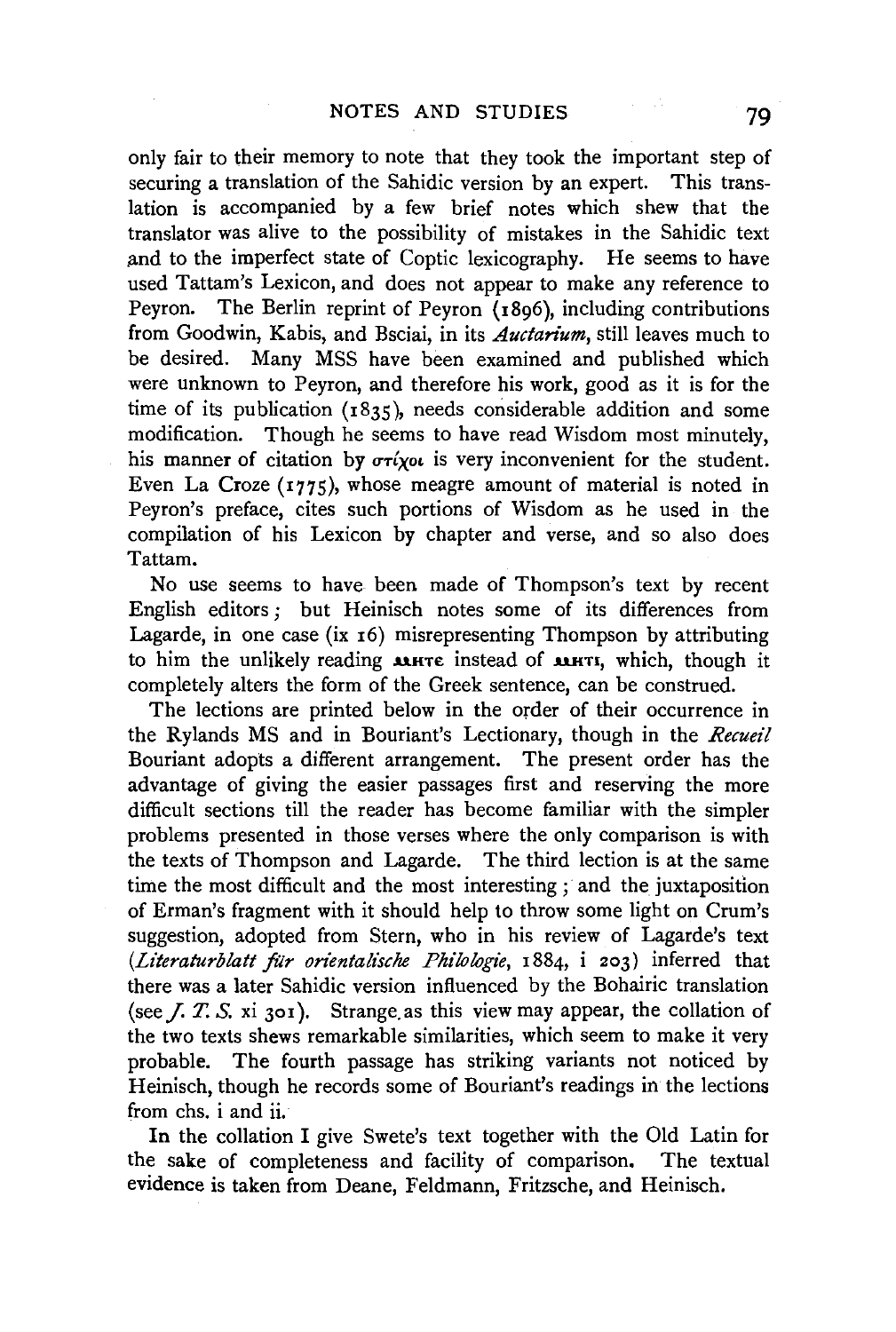$\mathbf{a}$ , i  $\mathbf{I}$ -9 (Rylands Lectionary, p.  $\mathbf{u}\mathbf{e}$ )

- L REMDETREORIHI HHETTSAIT LETTRASI ADIDMETI MITOC SENOTMETA TABOC epetennwt newe sentuetandore nre neren-**ОНТ**
- 2. Же Шатжил миоч нже инете иссерпиратии ина ром

щастотото свод епнете исеоппатнао+ ерост ан 3. Шарепшет тар стоиот форхот свол од ф+

- отор тестхом соотоно свод щассор пныхрит
- 4. же лепарефсофіа ще еботи сотртун есооот отъе мпасото зен отсома пречерновн

The following abbreviations are used :-

 $S = \text{Coder S}$ inaiticus  $V = Codex' Venetus (23 H P)$ It =  $Old$  Latin, as in Heinisch  $RL = R$  vlands Lectionary  $Th = Thompson$  $Lag = de Lagarde, Aegyptiaca$  $Er = E$ rman  $F =$  Feldmann Margoliouth = Journal of Royal Asiatic Society, 1890, pp. 263-297,

' Was the Book of Wisdom written in Hebrew?'

- $RT =$  Translation of Lagarde's Text in Rylands Library
- Bour = Bouriant in Recueil vii

 $Ci = Ci$ asca

Zenner and Wiesmann = Zeitschrift für katholische Theologie, 1898, 1911  $P = Peyron, Lexicon$ 

 $a. i I - q.$ 

1 a. δικαιοσύνην iustitiam] ΜΕΘΜΗΝ RL, ΣΙΚΑΙΟΣΤΗΗ Th 2 b. rois  $\mu$ *n*  $d\pi$ *ioroiouv* qui fidem habent] RL Th, with Greek rois  $\mu$ *n* πιστεύουσιν Zenner with A: τοίς πιστεύουσιν 261

 $a. i I - Q.$ 

I a.  $\delta$ iκαιοσύνη occurs eleven times in W, and is always transcribed in Th. In viii  $7$ it is used both in a general and a special sense in the same verse, where Goodrick renders the first 'righteousness' and the second 'justice', Wiesmann 'Vollkommenheit' and 'Gerechtigkeit'. It is therefore interesting to note the Bohairic use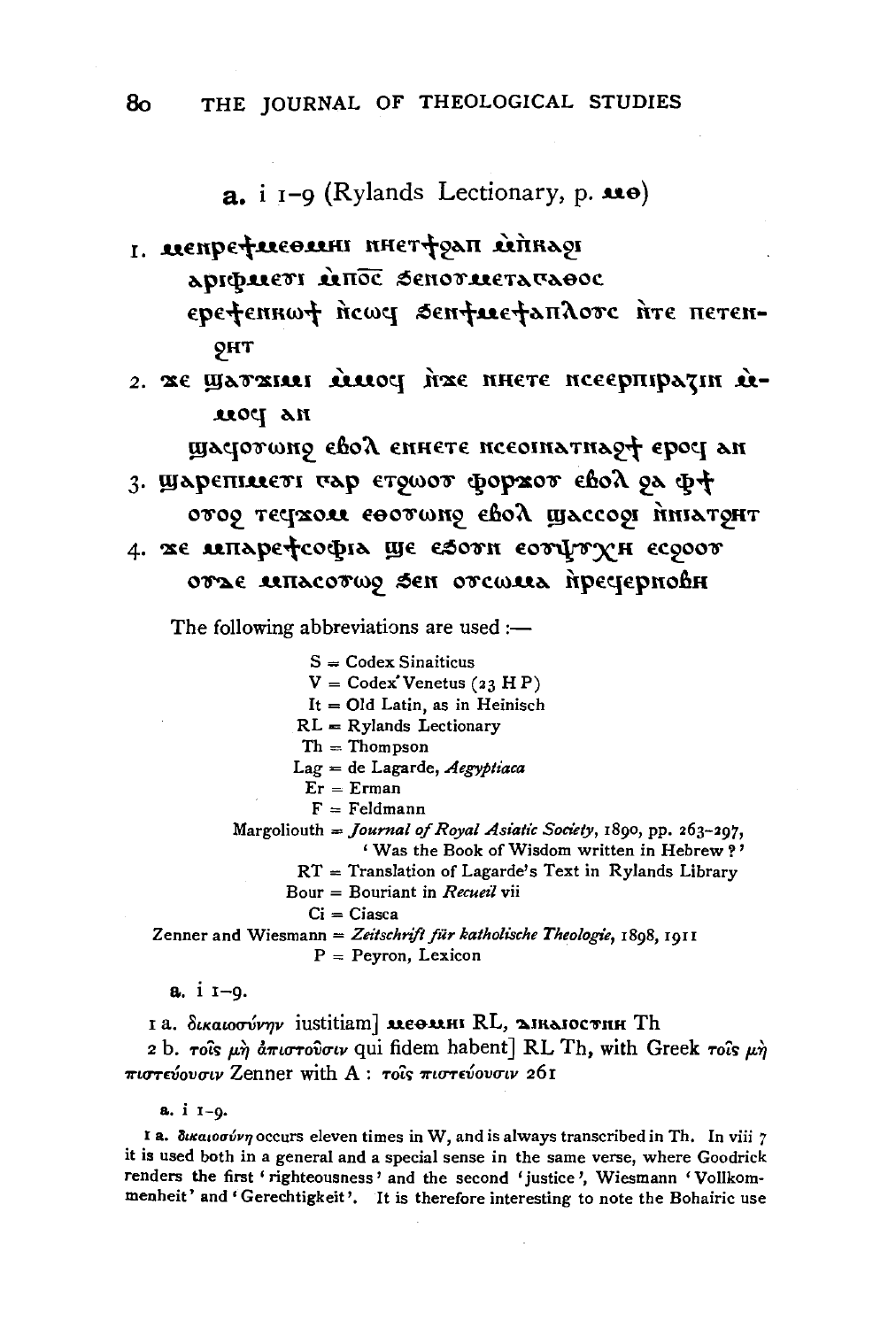### 1. АСЕРЕТАЛКАГОСТНИ НЕТКРИНЕ ДЕПКАЯ

аріплеєте пінжоєіс опотпитачаннос нтетищине неше опоталитраного итепетнонт

2. же шатое срост йот нете йсептраде шиост ан щасютонао свод пнете нсеб нат наоте ерос ан

3. ЩАРЕПЛЕЕТЕ ТАР ЕВООТ ПОРХОТ ЕПНОТТЕ атω течоом етотонао евол шасхпіє наонт

# 4. же меретсофіл вон єроти етфтун єсроот отъе месотор опсома пречрнове

3 a. λογισμοί cogitationes] **πιλίστ** RL, πλιετές Th

3 b. δοκιμαζομένη probata] στωπο εδολ RL, στοπερ εδολ Th

4b. κατάχρεω άμαρτίας subdito peccatis inpeqepnone RL, πρεqpnohe Th

of a word derived from a root which means both 'true' and 'just'. This will help to illustrate the important v. l. in ii 18.

In v 6 a there is a curious collocation of these words v. n. in loc. In ii 22  $\delta \sigma_1$ is rendered in Th by MIKAIOCTHH but in RL by HIMEOMHI. F there notes that in xiv 30 όσιότης is translated by *KpICIC* but in the three other places where it occurs (v 19, ix 3, and xviii 9) by Thho. In ix 3  $\ell \nu$  δσιότητι και δικαιοσύνη=  $\overline{p}$ π ov- $\overline{\text{the}}$   $\overline{\text{atm}}$  ovalhaloc with. In Lc. i 75 the same phrase = Sen ovrovho нем отмеслин Boh and эн отоп ин отдиклюстни Sah.

*kpivovres.* The Coptic versions of this word shew a dialectic difference, and give another illustration of the value of Bohairic for interpretation. The use of the transcribed *RpIRe* is noted by F, p. 46, as the usual method of the Sahidic translator, except in ii 22, where he has **IIICTETE** (Er Bour and RL  $\overline{p}$ **IIMEETE**) apparently to denote a somewhat different meaning;  $\frac{1}{3}$ PAII is used in the special sense of 'condemn' in ii 20; on the other hand **RDICIC** is used for  $\delta$ *lem* in verse 8.

2. Tois  $\mu \dot{\eta}$  anotorolouv air $\hat{\omega}$ . Both Sah and Boh support the received reading.

3 a. λογισμοί. Both Sah and Boh translate the singular. In ii 19 they do not agree in their translation of two Greek nouns ( $\tilde{v}\beta\rho\epsilon\iota\kappa a\iota\beta a\sigma\acute{a}\nu\varphi$ ) with regard to number.

3b. δοκιμαζομένη. Though this word is transcribed in ii 17 both versions give the Coptic favourite expression or wno ehoλ used for εμφανίζεται, v. 2. επιφημίζει ii 12 and Bapús tort ii 14 Boh (qoopu Sah).

4b. κατάχρεφ άμαρτίαs. As in the rendering of the parallel expression κακότεχνον there is a single Coptic word, so here the compound phrase is simplified. F, p. 22,

VOL. XVII.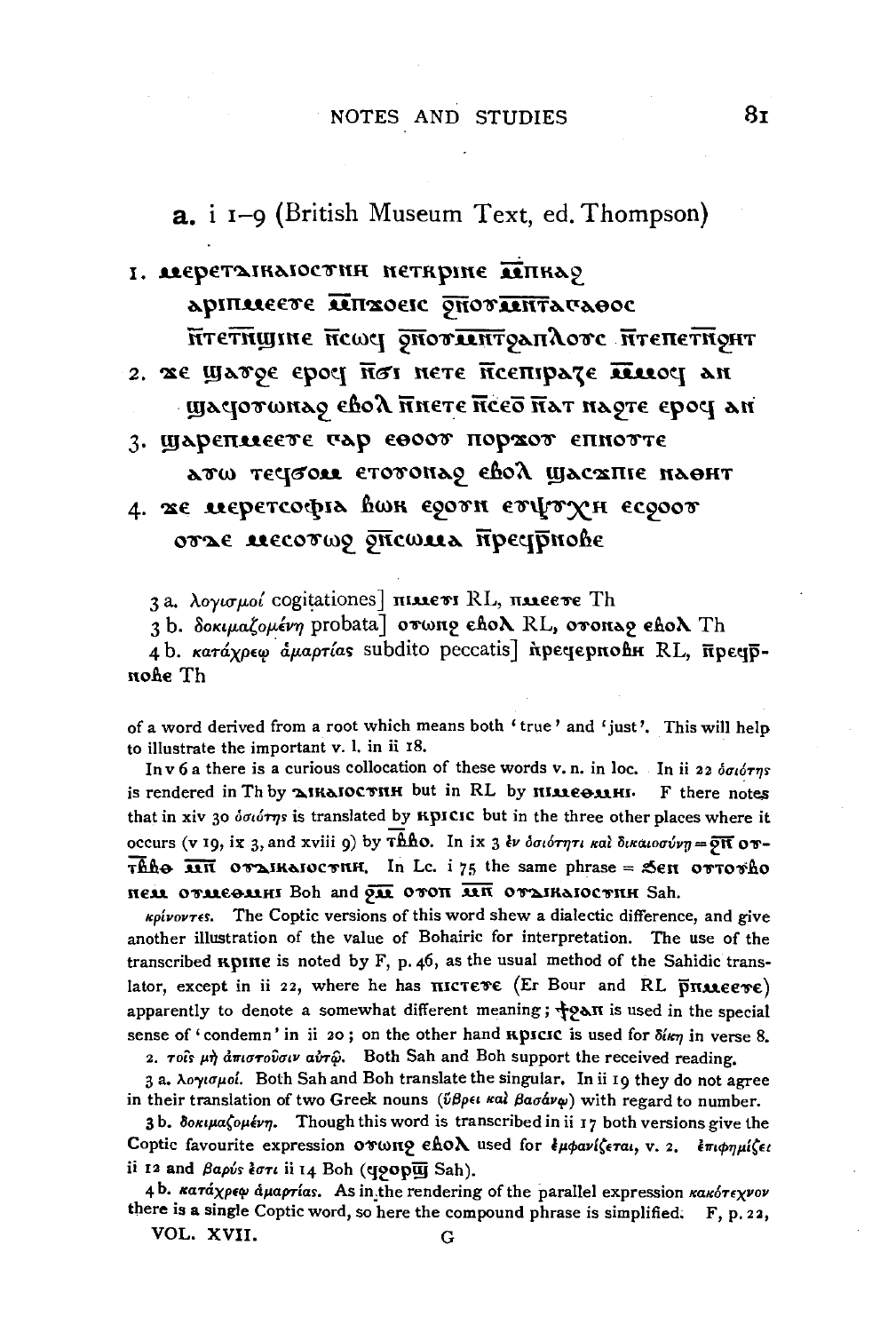5. піпна сар соотав итефсофіа шасіфоті εβολ ήχρος niben οτος ψαςιοτει εβολ hmaaokaaek htematoaht ovoo yactcool ainiбінхонс асщані

6. отлагралл тар не пипна итефсофіа отор черемлю ли мфнет же отл беннец сфотот

же ф+ пепилеоре пиечо лот отор пет

SOTSET ПИН ИТЕПЕСОНТ ОТОО ЕТСОТЕЛЯ ЕПЕСТАЛАС

- 7. же піпна птепос аставорифотноталенн στος φηετςωαπ λεήτηρα ακωση λεποτέρωστ
- 8. сөвефаг мионолі нашоюн естеляг зенототихонс отъе пиечер свод ан ефириси соннот
- 9. етехемпшин тар мп асевне бен пессоот отор пос пасштем an enecteaxi ecoromy ebon inect anouna.

5a. παιδείας disciplinae] πτε τοφιλ RL, πτοφιλ Th: σοφίας A 248 Compl Arm, παιδείας B S It Syr Ar Syr Hex Aeth δόλον fictum] ad. швен RL, om. Th

5c. άδικίας iniquitate] σικαυτις RL, αικσοπο Th: άνομίας 248 Compl, άδικίας B

6 a. σοφία sapientiae] ήτε το φιλ RL, πτο φιλ Th: σοφία B S SyrHex, σοφίας AV 106 261 296 It Syr Arm Didym

6c. γλώσσης linguae eius] πε λλες RL, Th lacuna aυτού A It Ar Arm, om. BS

gives a list of Greek compound expressions reduced in the Coptic version to single words. Margoliouth, p. 286, who regards  $\kappa$ . a. as a Hebraism, notes the simplicity of the Coptic rendering, which might however on strict analysis be regarded as a compound, and is given as an illustration of composition by Steindorff Kopt. Gram.<sup>2</sup> § 127 p. 65 peqpnohe 'Sünder' wörtl. 'Ein Mann der Sünde thut'.

5a. Here both Coptic versions differ from the received reading and support A 248 Arm

Báhov. The addition of 'all' in RL may be compared with ii 3; vide F, p. 23.

5ε. ελεγχθήσεται seems to have been regarded by the Coptic translators as transitive. 'Reproves violence when it cometh,' RT.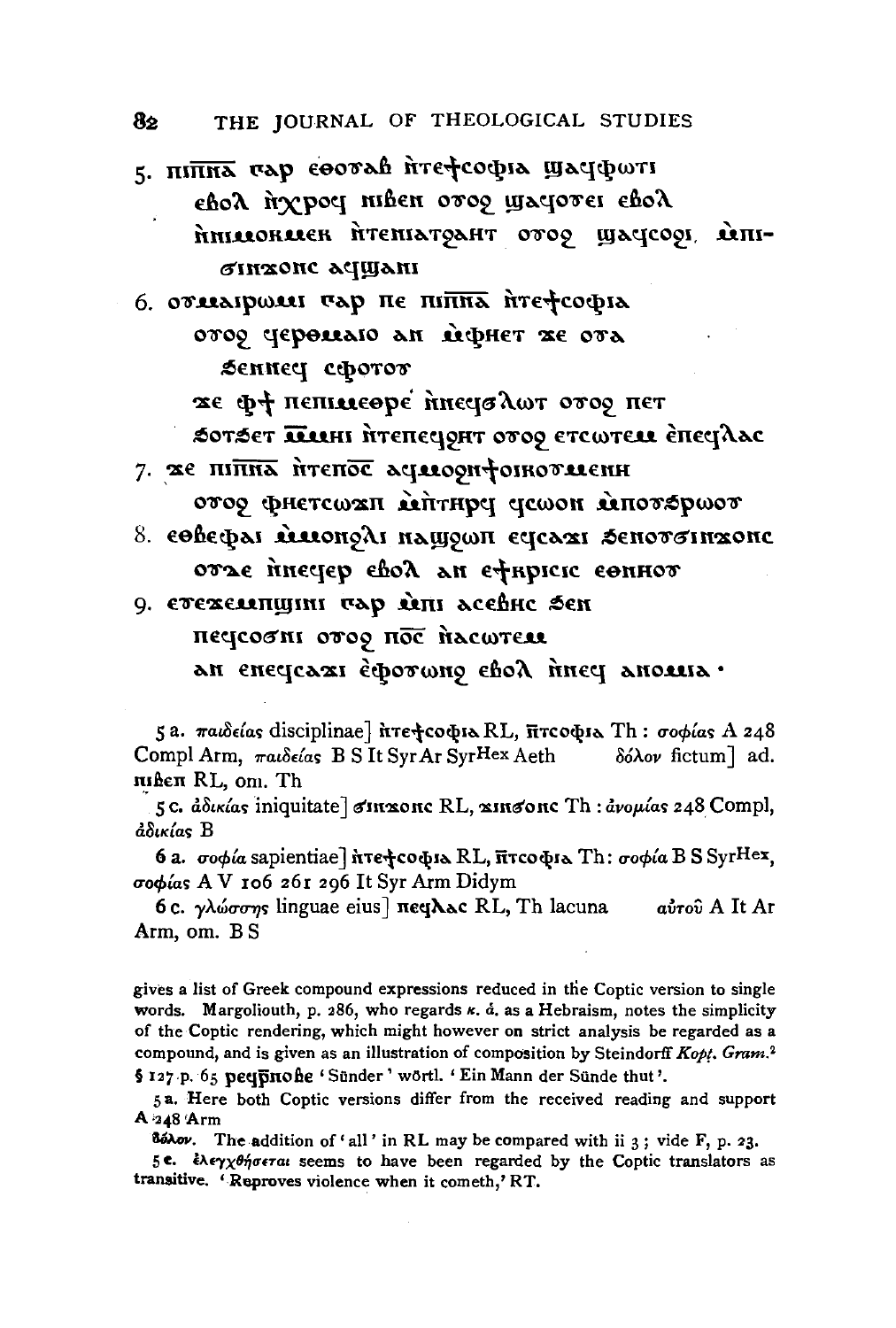### NOTES AND STUDIES

- 5. непна сар етотаав итсофіа щаснют евод ниросі: ато щастоте пиониен пилонт дто шастаписпатонс есцианет
- 6. отлебующе чар не нейна йтеофіа  $\lambda$ ro  $\overline{\text{mq}}$ natuatene  $\left[\ldots\right]$

спотот:

лто нетмотщт наме ниечалоте  $\lambda$ tw hetcwtie ha $|\ldots|$ 

- 7. ЖЕ ПИЛ ПЕПХОЕІС АСІЛЕОТОІКОТЛІЄНН дто нетщохи лептире есесоот лепетороот
- етвепъї iendaar нарон есциаже рног-8.  $\textbf{a}$ rw **x**ибонс

отъе петарвой ан етекриси етнит

9. сенасиншине тар иншожне ина севно

6 d. *επίσκοπος άληθής* scrutator verus] πετ*5*οτ*\$ε*τ **πλλ**ΗΙ RL, **λιοτ**ωτ πραιε Th: άληθινός 106 261

7 b. τὸ συνέχον τὰ πάντα quod continet omnia] cωxn RL, mωxn Th, <u>պωπ</u> Lag

8 b.  $\delta \iota_{\kappa \eta}$  iudicium]  $\kappa$ picic RL Th ελέγχουσα corripiens ε ε επιτοπ RL, етпит Th

9 b. akon n'ée auditio veniet] nacwrear an RL, Th lacuna

6 a. oopias. Here again the Coptic supports A as also in 6 c by the introduction of the pronoun.

6d. The reading  $\frac{\partial \lambda \eta \theta u}{\partial s}$  (106 261) might be regarded as expressed by  $\eta_{\Delta M} \epsilon$ in Th. 'The beholder truly,' RT.

7 b. Cωxπ. P 226 only gives the meaning 'relinquere', Bsciai, Rec. vii 27 κατέχειν, and cites Ps. cxxxviii 10 TEROTHAM BAXI MOEIT 9HT RCHIOXHT; ' tenebit me dextera tua.'

8b. Lag notes on his reading eTHINHT as follows: 'HINHT recte me legisse crediderim sed cum έλέγχουσα non quadrat : έλθούσα habuit'.

9b. Hacwress an RL. The Coptic seems to have a difficulty about negatives. Cf. i 4 b, ii 22 b (Th and Er), where  $\sigma \tau \ge \epsilon$  is followed by a negative verb contrary to the Greek. In ii 22 b RL and Bour have 0 TOQ, which expresses the Greek correctly.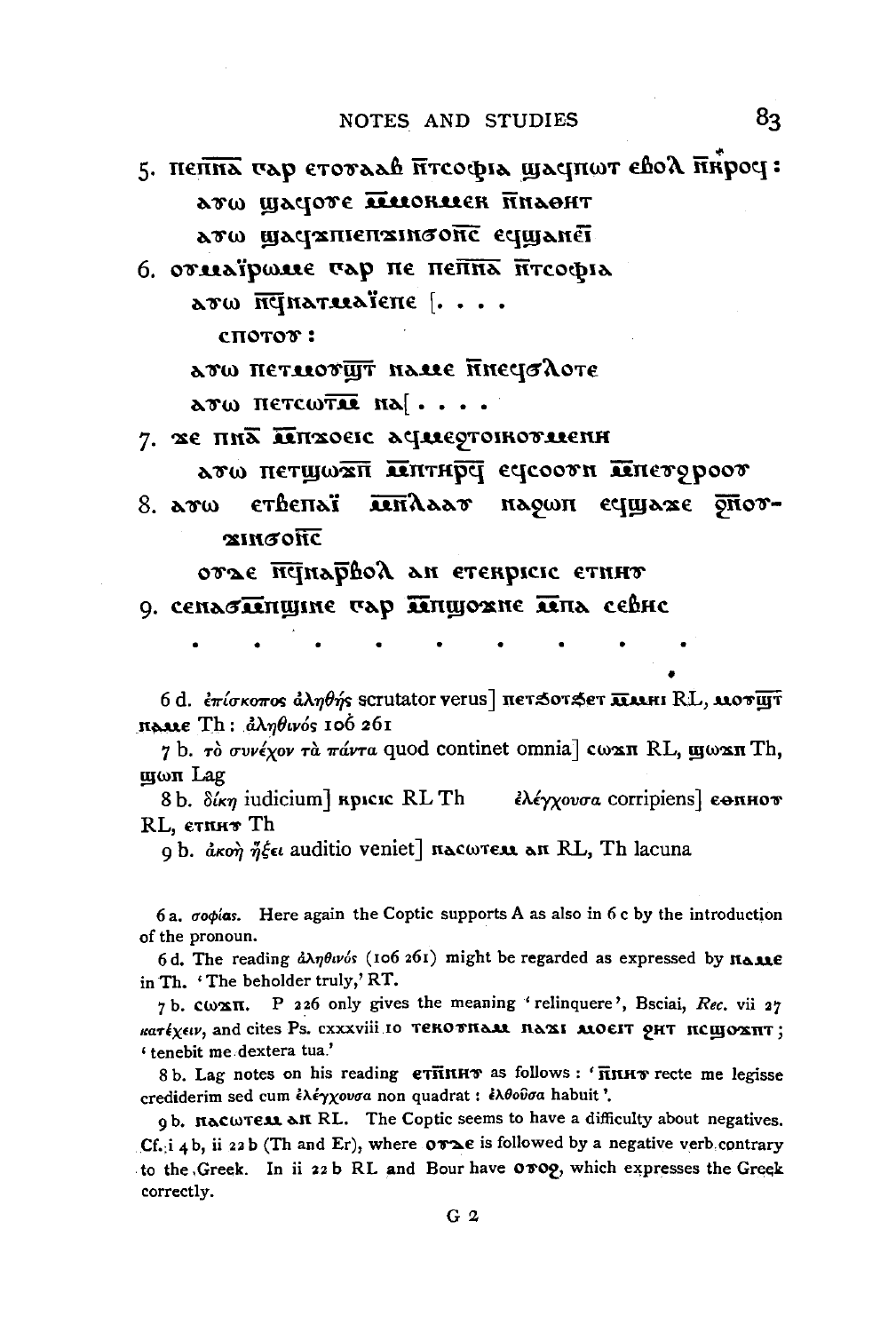**b.** vii  $24-30$  (Rylands Lectionary, p.  $\mathbf{p}(\mathbf{R})$ )

- 24. софіл тар снім єботи єниєтнім тирот сфор отор спнот евох отелятиру сове пес-TOTHO
- 25. OTHAS TAP TE HTETXOU  $\hat{\mathbf{u}}$   $\Phi$ <sup>+</sup> orog or sat chok sennwor esorah ire mпантонратωр εθέεφαι αιιοπολι αφσασειι σωητ έρος
- 26. ототшии чар те ите пютшии ненер ovoo ovial ecovah te fite niohnovi ите фф отор тоянон пото фф эти

27. OTI LE EC TILLTOLL EQUÉ HIEEN στος έχει βαριβαρος εςτρι απτειρη деверт отор натаченей есще сботи EQANYTYH ETOTAH ECIPI DERWOT ήρληψφη ά φ+ ότορ άπροφητης

# 28. Φτ σαρ άμει ήρλιαπ έβηλ εφμετιμωπες **фсофіа**

**b.** vii  $24 - 30$ .

24 a. πάσης κινήσεως omnibus mobilibus] IHETRIAL THPOT RL, ET-RIAR THOOT Th

24 b. διήκει και χωρεί δια πάντων attingit ubique] cφορ ατω cHHOT евод отемптира RL, спит евод оти ..... тира Th

25 a.  $\frac{\partial \tau}{\partial s}$  vapor]  $\mu$ as RL, om. Th

25 b. απόρροια emanatio] Sa+ RL, om. Th είλικρινής sincera] with  $\frac{\partial \pi}{\partial \rho}$  (with  $\frac{\partial \phi}{\partial \rho}$  RL Th:  $\frac{\partial \mu}{\partial \rho}$  in  $\frac{\partial \mu}{\partial \rho}$ 

25 C. μεμιαμμένον inquinatum] α το λέπος RL, εταλότα Th: μεμιασμένον 248 Compl  $\pi a \rho \epsilon \mu \pi i \pi \tau \epsilon \iota$  incurrit  $\beta$  Sωnt RL, τωπιτ Th

b. vii 24-30.

This passage is important rather for its philosophical terms than for its readings. In fact F has only one brief textual note intimating that in 26 a Aeth had either mistaken the meaning of αιδίου or read αιδνού. Heinisch has only notes on ούθέν ) (ούδέν in 28 and on άντισχύει) (κατισχύει in 30.

25. The technical terms  $d\tau\mu s$  and  $d\pi \phi \rho \rho \nu a$  do not appear in Th. The more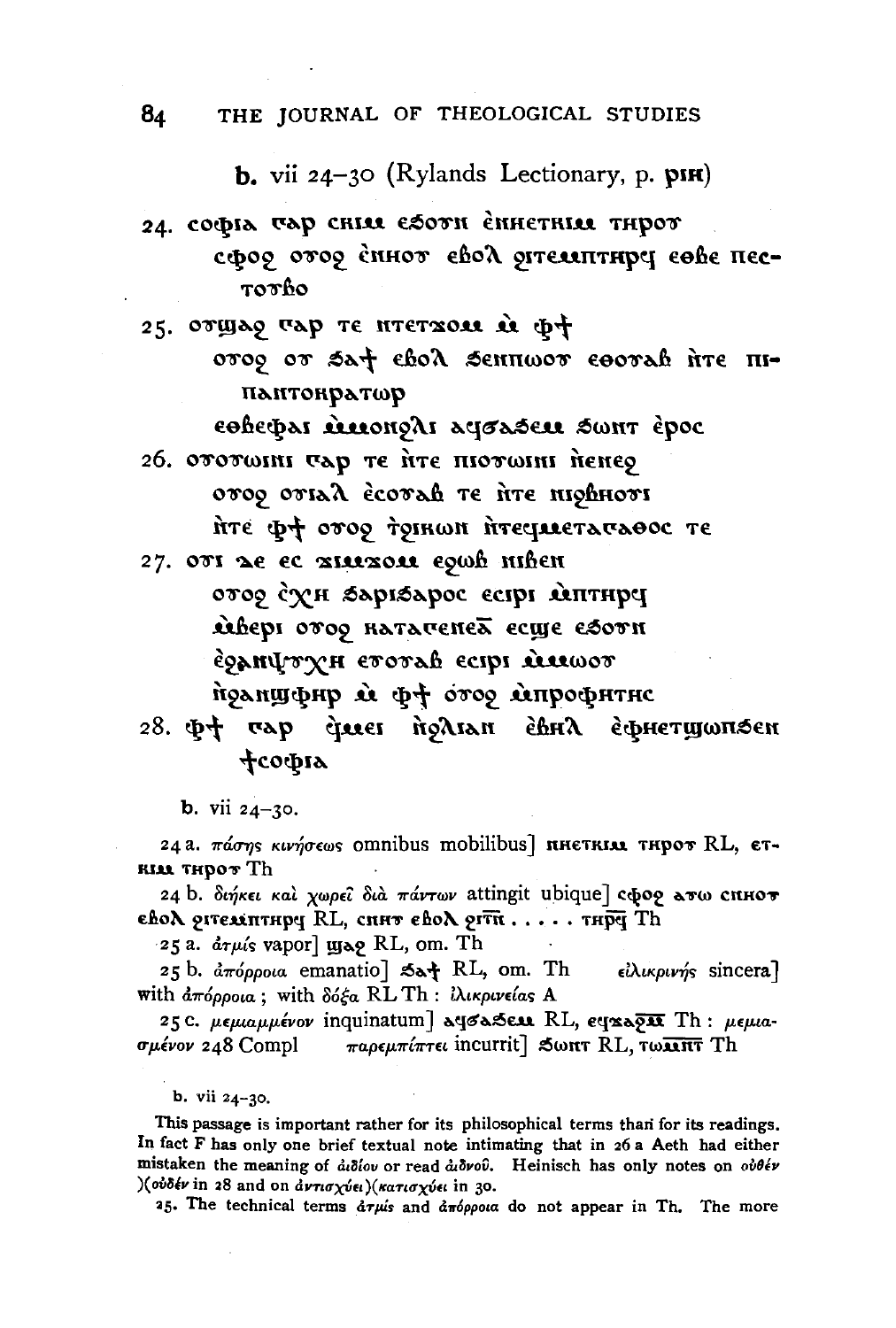**b.** vii 24-30 (British Museum Text, ed. Thompson)

- 24. теофіл пар нім єроти єтнім тирот
- $\lambda$ тω снит єво $\lambda$  91тн..... тир $\bar{q}$  етве пествво: 25. CHHT TAP cho A OITHTOOL MINIOTTE

ато евод описоот стоталь ите пиантократор: ственаї мередаат сухаум толянт срос

26. ОТЕТНЕ ГАР ПТЕ ПОТОЕІН ТЕ ШАЕНЕР

лто отетал есотаав йте тенерию пинотте

 $27. \ldots$ . TE TRESOUL EQUA NILL:

дто есовет ораї дарос есётре питнрет лто клта ченел шасвок е90тн е9енфтүн

etotaaĥ:

есетре писоот пщире питотте от по про-Фитнс •

28. Липотте чар ме плаат Еминті петме Птсофіа $\cdot$ 

26 a.  $\dot{a} \pi$ αύγασμα candor] οτοτωιπι RL, οτειπε Th αιδίου aeternae] ћепер RL, шљепер Th, пщљепер Lag

26 c. Te last word of verse in RL, followed by red mark denoting the end of the sentence

 $\sim$  27 a. μία δε ούσα et cum una sit] ovi λε RL, εονει λε τε Lag, Th lacuna

27 b. καινίζει innovat] ipi **α**ιθερi RL, εipe Th, εipe **π**άσρε Lag

28. τον σοφία συνοικούντα eum qui cum sapientia habitat φHET-

literary Bohairic renders  $d\tau \mu s$   $\mu s$  (= flamma, P 316) which introduces another metaphor, and La Croze, p. 123, is certainly wrong in his meaning  $d\tau \mu i s$  'vapour' on the strength of this verse, Peyron's meaning being quite well supported. Cf. xvii 5, xix 21.

26a. απαύγασμα is better represented by oveine in Th than by the RL ororwini. Goodrick notes that 'reflection' and not 'radiation' is indicated. RL might imply radiation, and  $\epsilon$ III $\epsilon$  in Th (= similitudo, imitatio, imago) would support Goodrick's interpretation.

27 b.  $\kappa a\nu i\zeta\epsilon\iota$  receives its full force in RL IPI Mbeps, but is inadequately expressed by the simple  $\mathbf{c}\bar{\mathbf{n}}\mathbf{p}\mathbf{c}$  of Th.

28. ovvoikouvot is correctly expressed in RL and Lag, whose text is here nearer the Greek than use in Th, which apparently is repeated from the previous clause.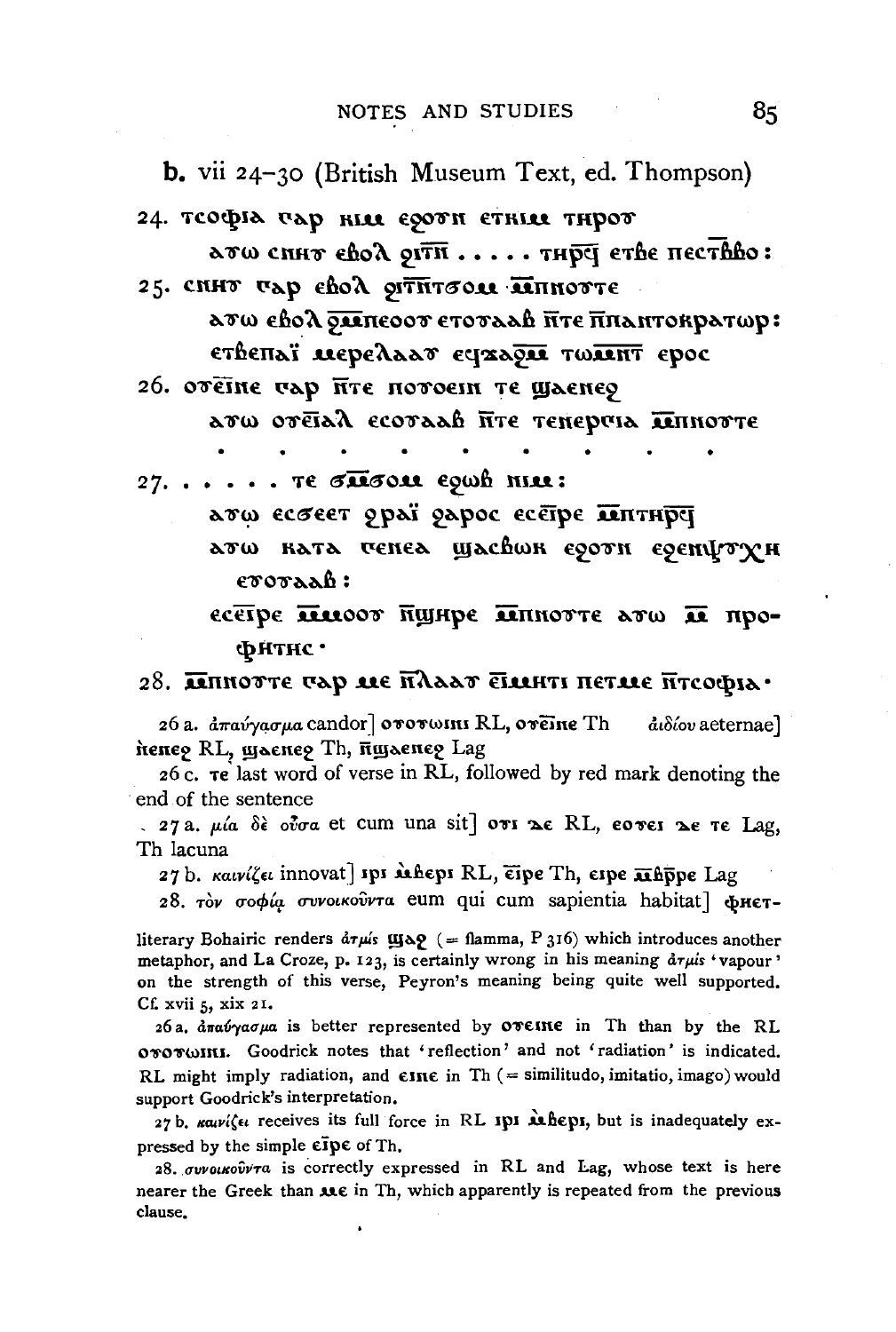- 29. OAI TAD OFCAI ÈTE ÈSOTE HIPH NEU ÈSOTE HCELLINI писют тирот атщантеномие ефотонн снаершфрп ероч
- 30. Фашен тар шере піехорої епесіна фсофіл де ліпаретакі шжелігом ерос

c. ii  $12-22$  (Rylands Lectionary, p. c.ub)

norypwu eshe xe uneqtolox 12. счехорхч èπenoht

отор естферрен неповноть

οτος έ+ερшωшнан έ∝επ пен прост exen пиюмос

εφεοτωπο έρρηι εχωη εχεη ηιπούι ήτε φιεтатошт нонт

щωпSen †софіа RL, петме птсофіа Th For *Me* in Th отнр Lag

30b. Kakía malitia] YARI RL, RARIA Th αντισχύει vincit]  $\frac{1}{2}$  (1328 1308) Π. κατισχύει SA 253 254 296, κατισχύσει 284 Compl, αντισχύει Β

e. ii 12-22.

12 a. δύσχρηστος ήμιν έστι inutilis est nobis] **Κητες +λοσ** επεπομτ Er: so RL with  $x$  for  $\sigma$  and hory poss pr.

30 b.  $\mathbf{\chi}_{\mathbf{A}}$   $\mathbf{K}$  = obscuritas, tenebrae, P 270) is probably a mistake of eye or ear, Th transcribing the Greek κακία.

**IIIXEARXOAR** may be possibly regarded as supporting  $\kappa a \tau a \tau \gamma \nu \sigma \epsilon \iota$ , especially as the Bohairic is in frequent agreement with 248.

This is textually the most difficult of the lections, and some of Erman's variants both of constructions and words were noted in RT. These are now confirmed by Bouriant and RL.

12 a. The prefix of  $\delta$ νσχρηστοs is expressed in Th by 330R9 and apparently in the other texts by the gloss  $\overline{\mathbf{u}}$  neq+  $\lambda$  of energht. The two other compounds of

c. ii 12-22.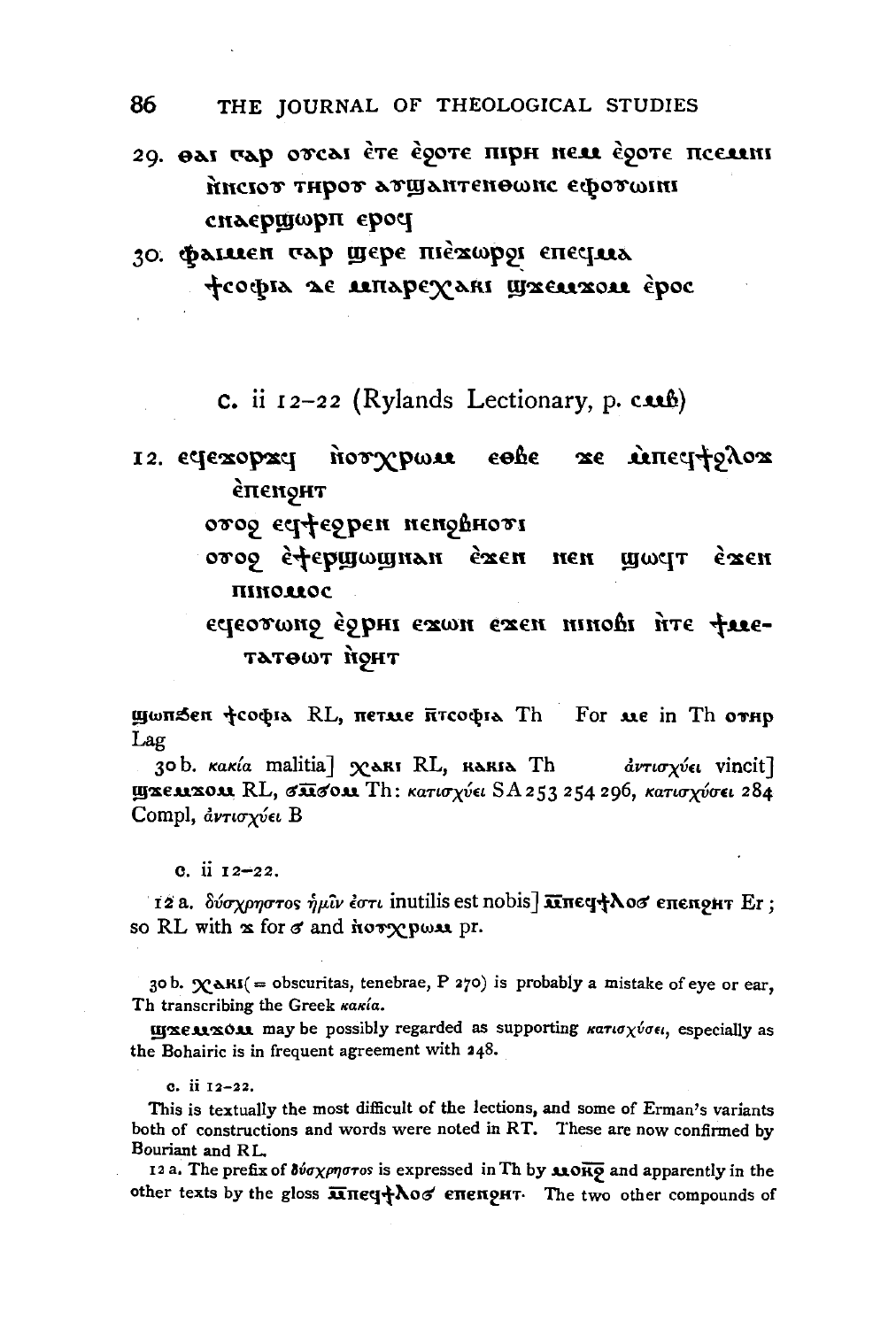таї чар несше едотепри: 29. ато соотепесляне инстот тирот: стщантитоне спотосии снаршори сроч

# 30. паї тар шаре тетщи єї епециа: тсофіл бе меретнаніл бибом ерос:

c. ii 12-22 (Erman's Fragment, from Ciasca ii 216)

# 12. изренвиро сполналос - же инецеров епенонт . arw eciforhe enenohnte. голлогинэн Пат Туроцый По полябон рабо ечотону свод сорал ехи неннове йте таяй-

татсвω ·

12 b. εναντιούται contrarius est] eq+eppen RL, eq+orne Th Er

12 c. om. 106 261 ονειδίζει improperat] e+εριμωμ RL, ε+μωμ Bour, qnoσneσ Th Er  $d\mu a \rho \tau \eta \mu a \tau a$  peccata) **utoht** Er. щωчт RL, щочт Bour, пове Th: παραπτώματα 248 νόμου legis]  $\epsilon$ жен пиюмос RL,  $\epsilon$ ж $\bar{\pi}$  пенномос Er, оттанномос Th

12 d. επιφημίζει diffamat] εφεοτωπρ ερρμι εχωπ RL, εφοτωπσ  $\epsilon$ ho $\lambda$   $\epsilon$ 9par  $\epsilon$ 2 $\bar{\mathbf{u}}$  Er, gorwng  $\epsilon$ ho $\lambda$  Th  $\alpha$ и артумата рессата] ежен nınohı RL, єжп неннове Er Th παιδείας ήμῶν disciplinae nostrae] ите тмñтљтсвω Er, ѝте †метљтѳωт ѝонт RL, онтеп тесћω Th

δυσ- in W, δυσδιήγητοs and δυσάλυκτοs, xvii 1 and 17, are rendered by Coptic phrases denoting absolute impossibility and not mere difficulty.  $\varphi$ O $\Delta x$  is used in Matt. xi 30 δ γάρ ζυγός μου χρηστός.

12 c. apapripara vopov. Cf. Margoliouth, p. 281, who notes the tautology; the reading παραπτώματα in 248 and the Coptic of Er with Bour and RL avoid the repetition of the same word in two successive clauses.

12d. αμαρτήματα παιδείαs. Erman's reading **Μ**ΠτατChω is different both from Th and RL.

The word **MeTATOWI** noHT (P 56) represents  $\frac{\partial x}{\partial a}$  of Lor. vii 5,  $\frac{\partial \pi \epsilon}{\partial a}$  Eph. ii 2,  $v$  6, and in Exod. xxii 17 is used both as a verb and in an adverbial phrase for έαν δε ανανεύων ανανεύση which Wilkins translates ' si autem renuendo renuerit'. P gives the meanings, intemperantia, incredulitas, renuentia. Cf. Margoliouth, p. 273, who approves the reading of the Syriac availeias 'impudence', 'rebelliousness', or 'contumacy' being the meaning of the Hebrew which he assumes as the original of  $\pi a_i \delta \epsilon i a s$ . For the adj.  $\alpha \tau \Theta \omega \tau$  of Deut. ix  $\gamma$  (Ciasca, v. I. in Wilkins) Lc. і 17, Jo. і і 36 фи етоі патошт понт еніширі.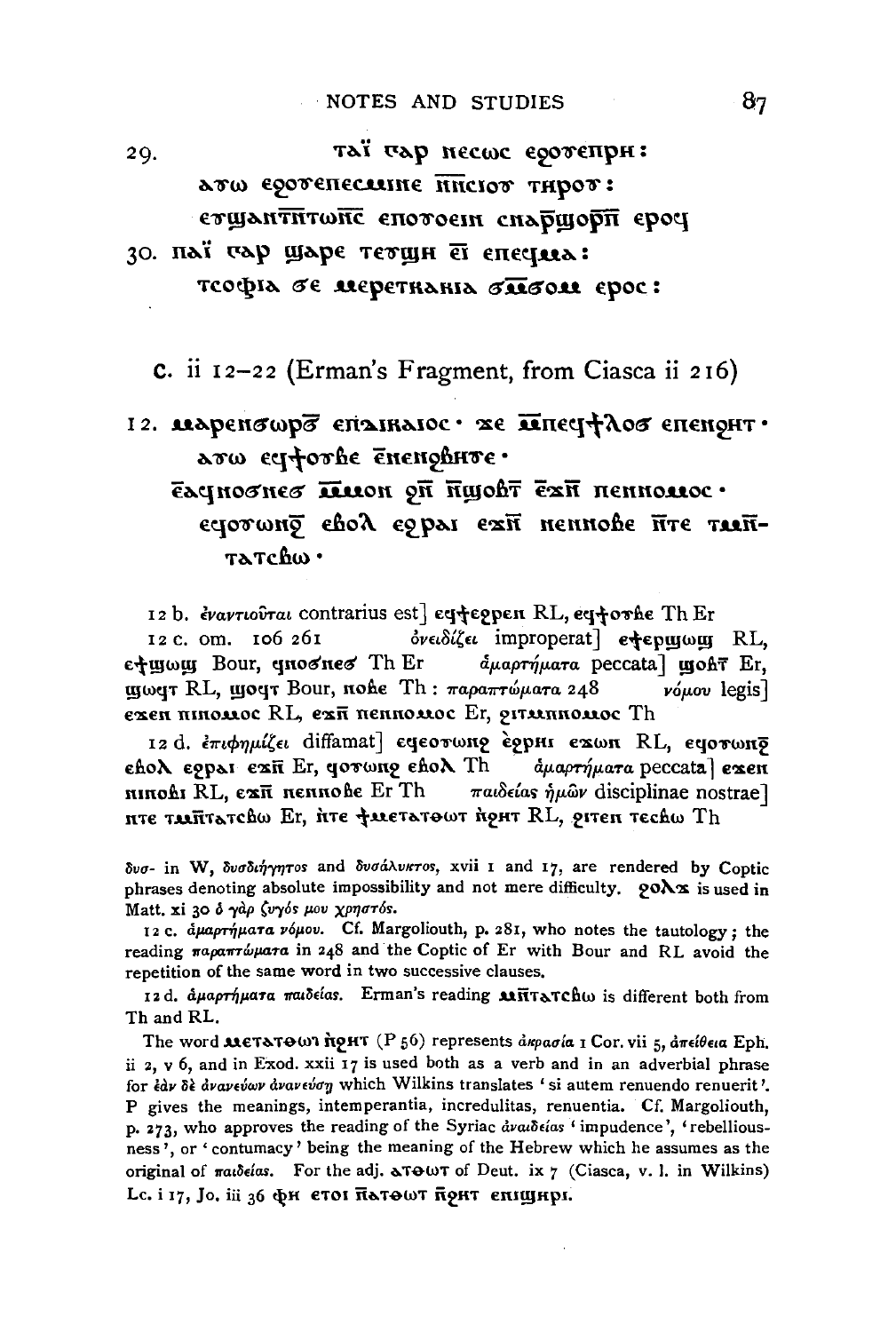13. 0009 COTON EMINEMACY EBOX OITEN Q+ evenort epoc xe nyupi à pt

- 14. ecjewoni nan novpecicooi exen пенотош есютоно ѐорні ѐжон епжинат ерос
- 15. cohe xe nectlaoc oninkeovon an

отоо несплоит сефоно итотен

16. 0009 NHB NTOTY 26 SAE

eqeover enentean temphr everyover theory finiөнргон

ecjèsshon exen ganovon irre melevoepoc отор естещотщот миссу же ф+ пе песнот

## 17. тенхотщт же арнот нескахи улан месяцинне етераонияли мернее нашеши мениса песжωн евоλ

13 a. επαγγέλλεται promittit] qxw Th, om. al. γνώσιν έχειν Θεού se scientiam Dei habere] covon cumenay cho porten of RL. xe фсооти <del>л</del>ипотте Th

13 b. εαυτόν όνομάζει se nominat] evenov+ ερος RL; so Er with τε for  $\pm$ 

14 a. είς έλεγχον in traductionem] στρειτορι RL, παπιο Ετ, εταπιο εννοιών ήμών cogitationum nostrarum] exen nenorwy RL, Th on nenorwy Er, unenweere Th

14 b. βαρύς έστιν ήμιν gravis est nobis eqorwno eqpHI exwn RL, ege.. Bour, сдоорш сорал ёхон Er, доорш нан Th

15a. Bíos vita] Naoc RL Er, hioc Th

15 b. εξηλλαγμέναι immutatae] cεφωπρ RL, cemone Er Th

13 a. επαγγέλλεται. Th expresses this by the colourless qxw, but Er, Bour, and RL all omit any translation of it.

13 b. έαυτον όνομάζει. Here Er, Bour, and RL represent the Greek better by MOTTE, than Th by eipe.

Th gives a general and Er, Bour, and RL a special sense to 14 a. εννοιών. this expression.

14b. Bapus toriv. Here Er is literal with Th but agrees with Bour and RL in the double preposition.

15a. NAOC in Er, Bour, and RL for  $\beta$ los is a very curious variant, as is also the form  $H\hat{h}$  in RL, v. 16 a, which is not noticed by Peyron.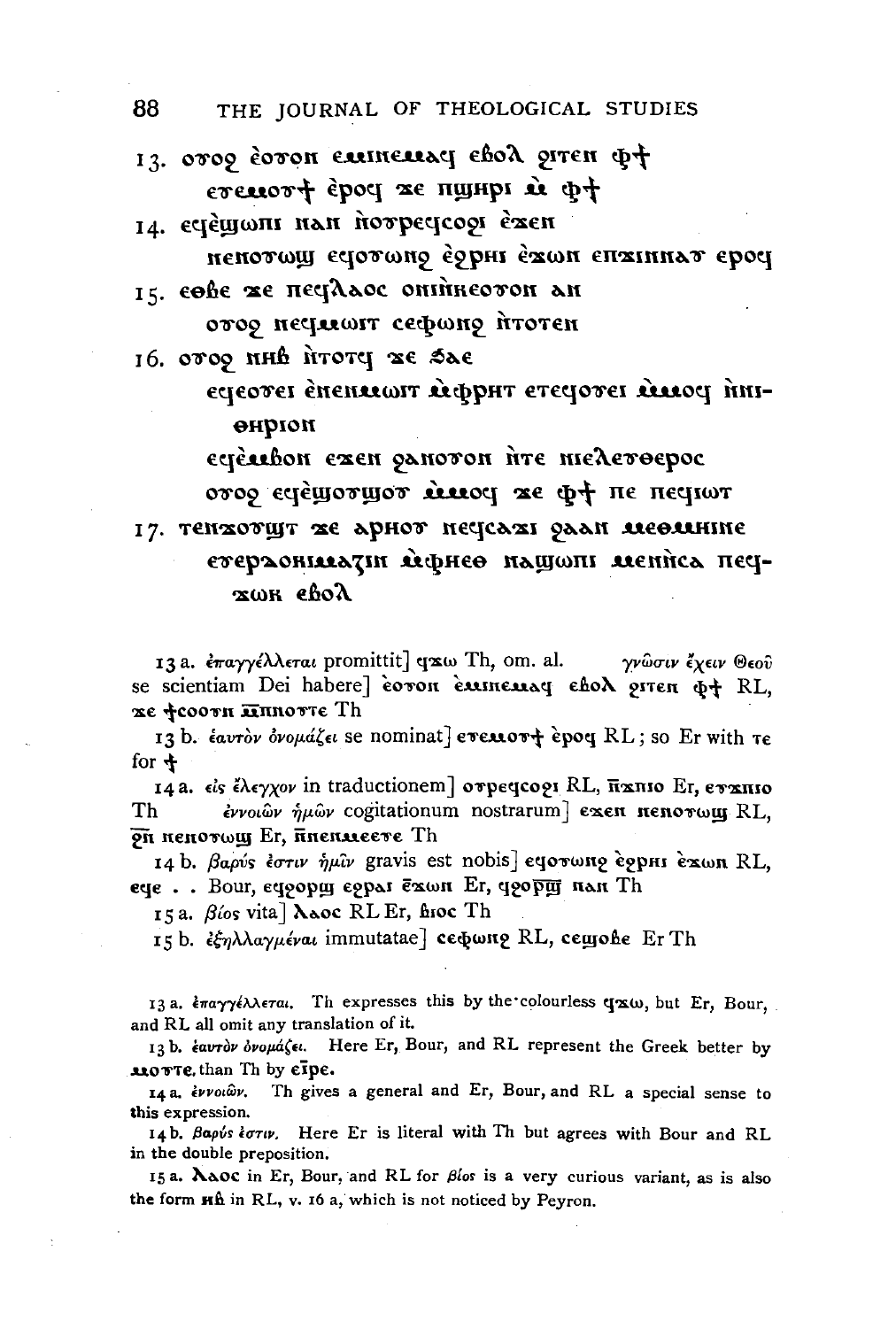- 13. ATW OTH OTCOOTH HARRING CHOA OITAR HHOTTE. степотте ероч же пщире плиотте.
- 14. естещопе нан папіо 9 ненотощ· ectooping eopai exam enav epoci.
- 15. erbe xe.. neglaoc eine Enaoron nue.  $\lambda$ rw nectoroore cemoße  $\overline{n}$ roor $\overline{n}$ .

16. аты енип птооте же рас от естелонт евод епеноюже ное стечоте инеонрюн. εγεσωητ εxη ροιης πελετοερος·

годрэп эн этопп эх ромат төдтөрдэ олта

## 17. мареннат же дение не несцуаже. ато итипрате итецрае.

16 a. είς κίβδηλον tanquam nugaces] Sae RL Bour, γαε Er, x00 στ ελογίσθημεν aestimati sumus] nHh RL, επΗΠ Er Th Bour; so Th S<sup>ca</sup> It Syr Arm SyrHex: εγενήθημεν S\* 296

16 b. απέχεται abstinet se] eqeover RL, qcoonv εδολ Er Th 'όδῶν Ι έργων V ώς άπο ακαθαρσιών tanquam ab immunditiis] αφρη+ ετεςотен ммоч иненрион RL, пое стечоте писонрион Er, пое ппіакаоарсіа Th

16 c. μακαρίζει έσχατα δικαίων praefert novissima iustorum] eqeubon εχεη ραποτοπ πτε πιέλετοερος RL, εφεσωπτ εχπ ροιπε πελετ- $\phi$ ерос Er, quarapize π $\phi$ ан ππαικαιος Th έσχατα] έργα των 155

17а.  $\epsilon$  isi] же арнот RL, же Er Th

17 b. πειράσωμεν tentemus] ετερασκικατι RL, πτηπηραζε Er Lag, τα έν εκβάσει αυτού quae ventura sunt illi <del>птпм</del>анарізе Th ad. et sciemus quae erunt novissima illius It, фнет нашопи мениса печхок eboX RL, течран ErTh

16a. γλε for κίβδηλον is probably a metaphorical use of the word. x00TT in Th does not occur in La Croze, and in the Bohairic text of I Cor. ix 27, ed. Lagarde, the only scriptural passage cited by  $P$  397,  $d\delta d\kappa\mu\omega s$  is transcribed.

16c. Th transcribes the first and last of the three words in this line, but Er, Bour, and RL translate ' he is angry against some of the free'. F, p. 25, regards ελετοερός as representing δίκαιος: if this is so athon and σωπτ, which both mean 'irasci', are incorrect. Probably F is mistaken, and the Coptic translators have either had another text or have completely altered the sentence.

17 a. apHOT. The Bohairic seems to be fond of adding adverbs; cf. v 3, 4.

17b. Here Er agrees with Th, while Bour and RL give a more literal rendering,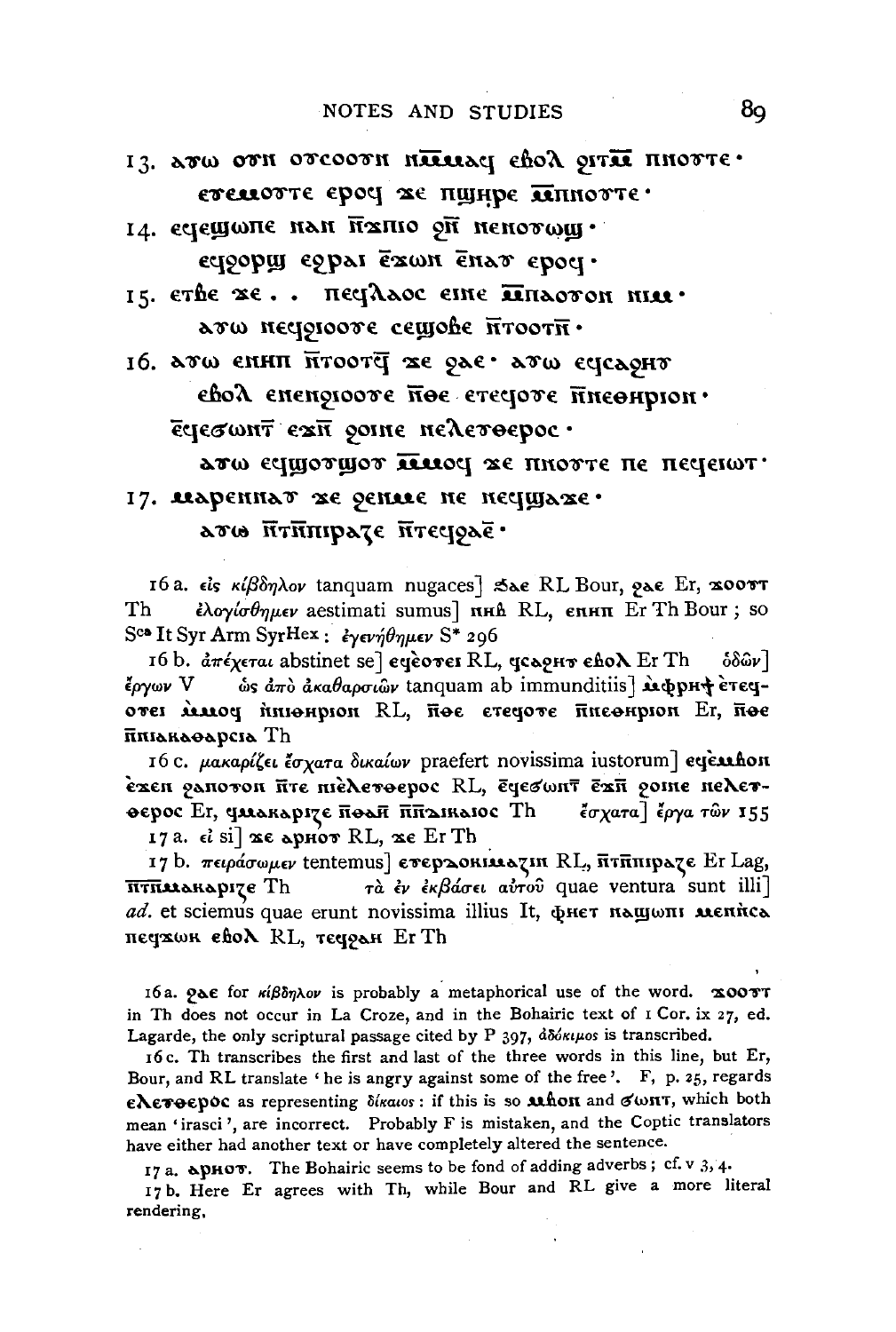18. Te ne ormutpi ne it of sen or recorni inaпореле итестрътун

eyècote Sen nenxix muantificaenoc

10. анерпіратін массі свой этен отщощ нем отbacanoc

атемизенфат минечество

лтем етесплетремрлош нем тесритоменн 20. ere+9an epoy sen oruor equinu

oina fire flouxi moni éxou éhol senneucaxi

18a.  $\epsilon i$  γάρ έστιν δ δίκαιος νίὸς Θεοῦ si enim est verus filius Dei] же не отщирі не м ф+ Sen от месями RL, же не отщире IIMNOTTE HE Er, EUITE HAIRAIOC VAD HE IIMNOTTE Th; 'auffallend ist, dass auch Arm. in einigen Cod. das Adverb vere oder juste liest, so dass man wohl auf eine Variante  $\delta u \alpha \omega s$  schliessen muss.' F, άντιλήμψεται αύτου suscipiet illum] cinanogear nτειγυνχΗ  $p.45$ RL, εφεποτρία πτεφψτχΗ Er, φπειροπό εροφ Th: αντιλήψεται Fritzsche

18 b. ρύσεται αύτόν liberabit eum] εφετοτε RLEr, φπριπρο- $\frac{d\psi}{d\phi}$ εστηκότων contrariorum] **ANTIRIALEROC** RL Er, **Meg** Th torhнy Th

19a. ετάσωμεν interrogemus] απερπιραζιπ RL, εταχε Er, εταχε Th

19b. γνώμεν sciamus] areas RL, ereeast Bour, eneerase Er Th επιεικίαν reverentiam] sehio RL, secio Er. MITPAR Th

18 a. Sen OT MEOMHI. The Bohairic, Arm, and Aug support the reading δικαίως, For this expression cf. Gen. xxvii 36, where it renders the LXX δικαίως έκλήθη το όνομα αύτου Ιακώβ, iuste vocatum est nomen eius Iacob, Vulgate. Wilkins translates In veritate nominatus est Iacob. Augustine cites this clause in three forms:

- 1. Si enim iustus est filius Dei.
- 2. Si enim est vere filius Dei.
- 3. Si enim vere filius Dei est.

Cf. Feldmann, Cornely, and Heinisch in loc. See also Margoliouth, p. 285. Erman has neither δίκαιος nor δικαίως.

18 a.  $\frac{dy}{dx}$  $\frac{dy}{dx}$  $\frac{dy}{dx}$  is well rendered in Th, lit. 'take him to himself', while Er, Bour, and RL agree in what is either a gloss or another text; so in the next line they are united against Th in the translation of  $\hat{\rho}\hat{\nu}\sigma\epsilon\tau a$ .

18 b. The adoption of the transcribed Greek ANTIKIALENOC by Er (with Bour and RL) is striking as Er uses  $\frac{1}{2}$ ovhe in v. 12.

 $\bar{\delta}$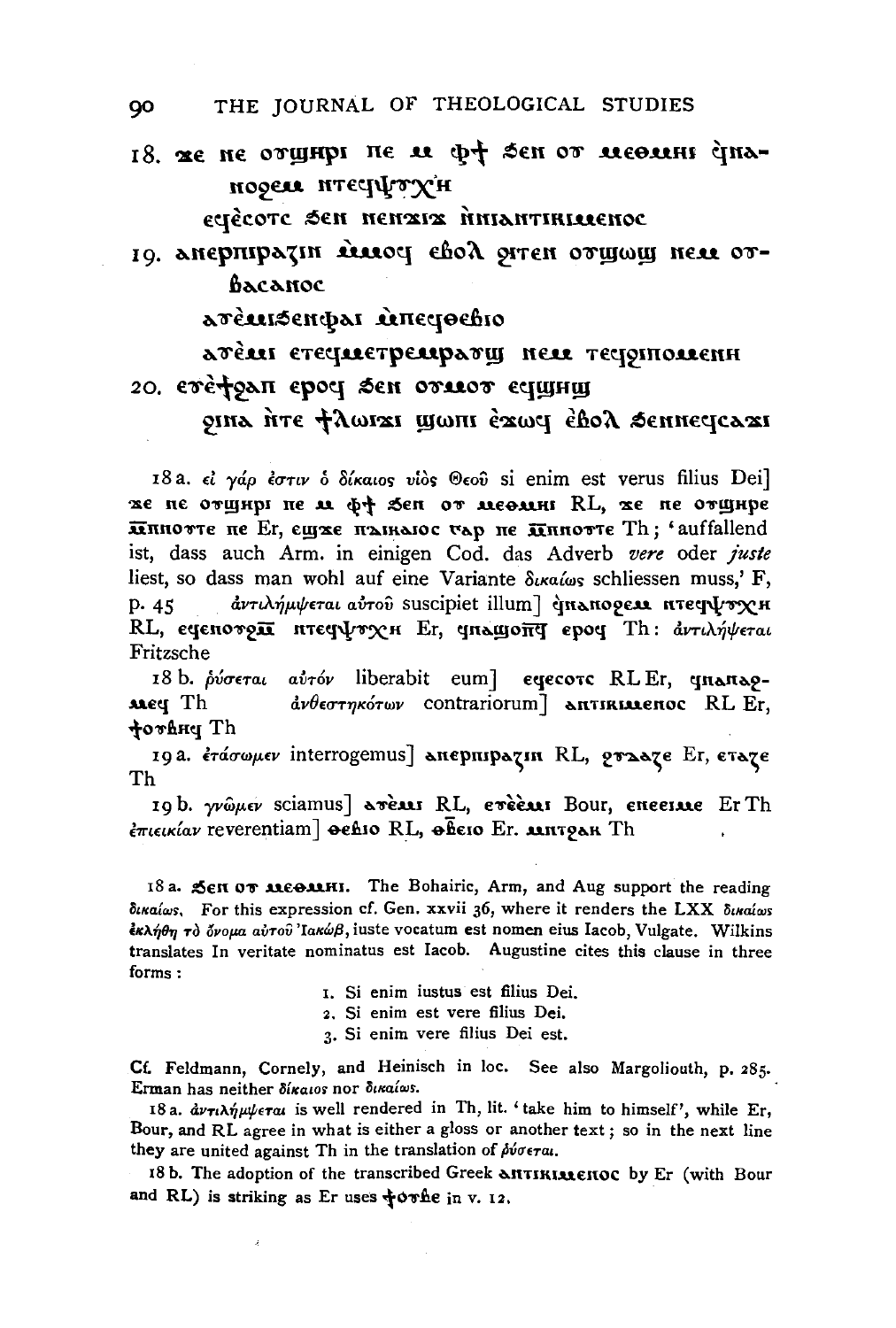- 18. же не отщире ллинотте не - сченотры итесрутун сцесоте он начилоря птиниенос
- 19. маренотале плюся он оснежу MH SEUPSCANOC. AE ENEEINE ON HAI епестовето с делле етестатущого ладорова полюни.

20.  $\bar{\epsilon}$ нефоди  $\bar{\epsilon}$ роч от отлеот еченш $\cdot$ 

xenac five τλοισε ψωπε... ως εδολ οπпстураже.

19 c. δικάσωμεν probemus | ανέλλι RL, ενέδλει Bour, έειλε Er, **ΠΤΗΔΟΚΙΜΑΖΕ** Th: δοκιμάσωμεν SA ανεξικακίαν patientiam] τεςметремратщ пем теоритомени RL, теомитриращ ми теортномони Er, течинт раршонт Th

20 a. om. 106 261  $\kappa$ αταδικάσωμεν αύτόν condemnemus eum] επέfoan epog RL, επεfoan epog Er, Μαρήτσαιος Th

20 b. έσται γαρ αύτου έπισκοπή erit enim ei respectus] oins hτε tλωιαι ψωπι έαως RL, αεκας πτε τλοισε ψωπε... ως Er, cenasii nequune vap Th εκ λόγων αύτου ex sermonibus illius] ebo**)** Senneycaxı RL, ebo**) onuğu**axe Er, kata negщахе Th

19 a. The form *graate* in Er is curious, ύβρει και βασάνφ Boh correctly gives both in singular; It, Lag, and Er render both in plural; cf. i 2.

19 b and c. In translating επιεικίαν and ανεξικακίαν Er, Bour, and RL agree against Th, and also in adding a transcribed Greek word  $\hat{v} \pi o \mu o \nu \hat{\eta}$  to a Coptic word to express dvetikakíav.

20. *J2an* (iudicare, P 357) is too general a term for καταδικάσωμεν. τσαΪο in Th is more exact and illustrates  $\phi v \gamma \acute{a} \delta \epsilon s$  xvii 2; cf. Zorell ap. Cornely in loc. SII nequine Th, in the next line, is also a better rendering than Noise Er (Norxe RL), which means 'cause' and not 'visitation' in its special scriptural sense.

The clearly written  $\epsilon \infty$  we in RL appears to fill correctly the lacuna in Ciasca's reprint of Er, though Bsciai, Recueil vii 31, seems to have read  $9000q$  (=  $74\rho$ ), for which he quotes Sagesse ii 20 dans Erman, p. 40. But a pronoun seems to be required by the Greek avrov, and Erman's final clause with XERAC is supported by that of RL with 9Ine.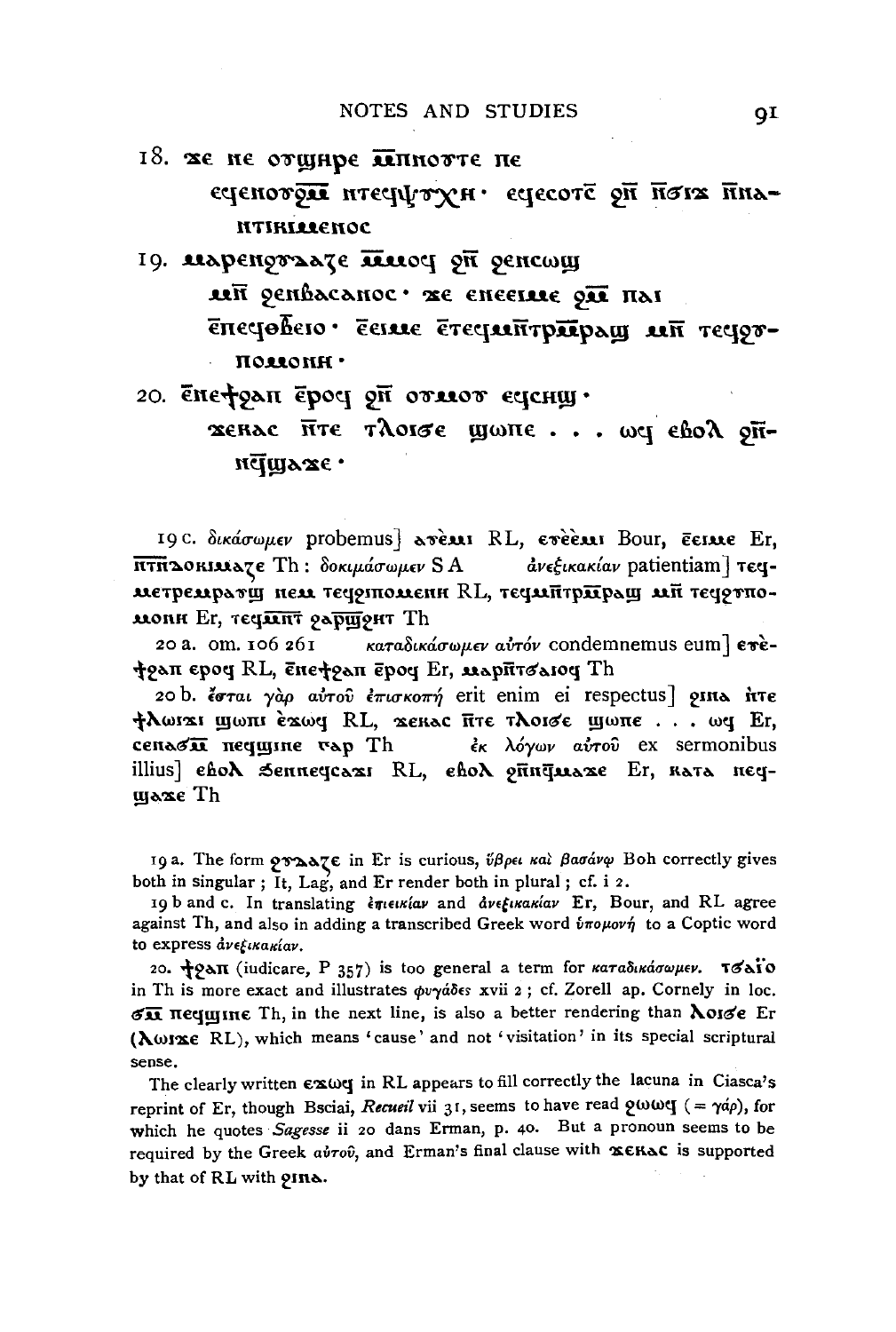- 21. eveqipwory sen pai oroo erecupen **ACIOWAR RAITOT MOTHLOT**
- 22. 0009 MITOTEMI EMI MOTTHPION NTE D+ отор мпотерної мересує пте шелян στος ειποτερφαιετι ήκιήκοτ ήτε ηψτχΗ ète recon aoni réhior.
	- $d$ , v  $I-7$  (Rylands Lectionary, p. TRU)

### 1. Sen φαι εσέτωπο ήχε πιολικι εσεροαρικ

21 a. ταύτα έλογίσαντο haec cogitaverunt] ενευμωστιμ δεπ φλι RL, сторноотщ он на Ег, наї атмеєте ероот Th

21 b. απετύφλωσεν γάρ αύτους ή κακία αύτων excaecavit enim illos malitia eorum] om. RARIA RLEr, ACHOMA MINOTHOTHOT RL, ATтом инструменот Ег, атеткаки [+ чар Lag] том инстрит Th

22 a. ούκ έγνωσαν nescierunt] **αποτέλλει RL**, **πποτεοτ**ή Er Th μυστήρια αύτου sacramenta Dei] Θεού RL Er Th with S A B<sup>ab mg</sup> It Syr Arm Aeth SyrHex:  $B^*$  a*iro*<sup>0</sup>

22 b. ov $\delta$ é neque] ovog RL, ovas with negative verb Er Th ňλ- $\pi \omega \omega$  speraverunt] ephol RL,  $\kappa \omega$ 97HT Er Th δσιότητος iustitiae] ите пюмии RL, ите пимеемии Bour, птолколостин Er Lag, полколостин Th

21 b. άπετύφλωσεν. RT renders Er 'they have dulled their glory' and Lag 'their wickedness has dulled their hearts'. Though the word TWAR (OWAR) is used in the N.T. for obdurare, obduratio, the meaning 'excaecare' given by P 241 for this verse and I John ii II seems to be correct; cf. Sirach xx 20. For the usage of this word in connexion with the discussion about  $\pi\omega\rho\omega\sigma_{is}$  and  $\pi\eta\rho\omega\sigma_{is}$ vide *J. T. S.* iii 87 n. and Lagarde Gesammelte Abhandlungen p. 101.

22 a. No Coptic version supports Swete's text from B by giving  $a\dot{v}$  for  $\theta \epsilon_0 \hat{v}$ .

22b. OTAE with neg. of verb in Th and Er is a mistake; Bour and RL have OTO9 quite correctly; cf. i 9 n. δσιότητος: cf. i I n.

22 c. The special sense of  $\kappa \rho/\omega$  (= discern) is marked by the Coptic versions which here avoid transcription; cf. i I n. Heinisch and Gärtner (Komposition und Wortwahl des Buches der Weisheit, Berlin 1912, p. 180) translate erkennen' and not 'richten' as in other places where it occurs. TAIO Th is a better translation of  $\gamma \epsilon \rho a s$  than  $\overline{n} \kappa o \tau \kappa$  in Er, which RL strangely gives in the plural. Heinisch combines the meanings (honor, laus, donum, munus) in the compound 'Ehrenpreis'.

author. It is noteworthy that while Th has the simple expression, ovaah, Er and Bour agree in paraphrasing though they employ different words for 'stain', xhin and ao'ni.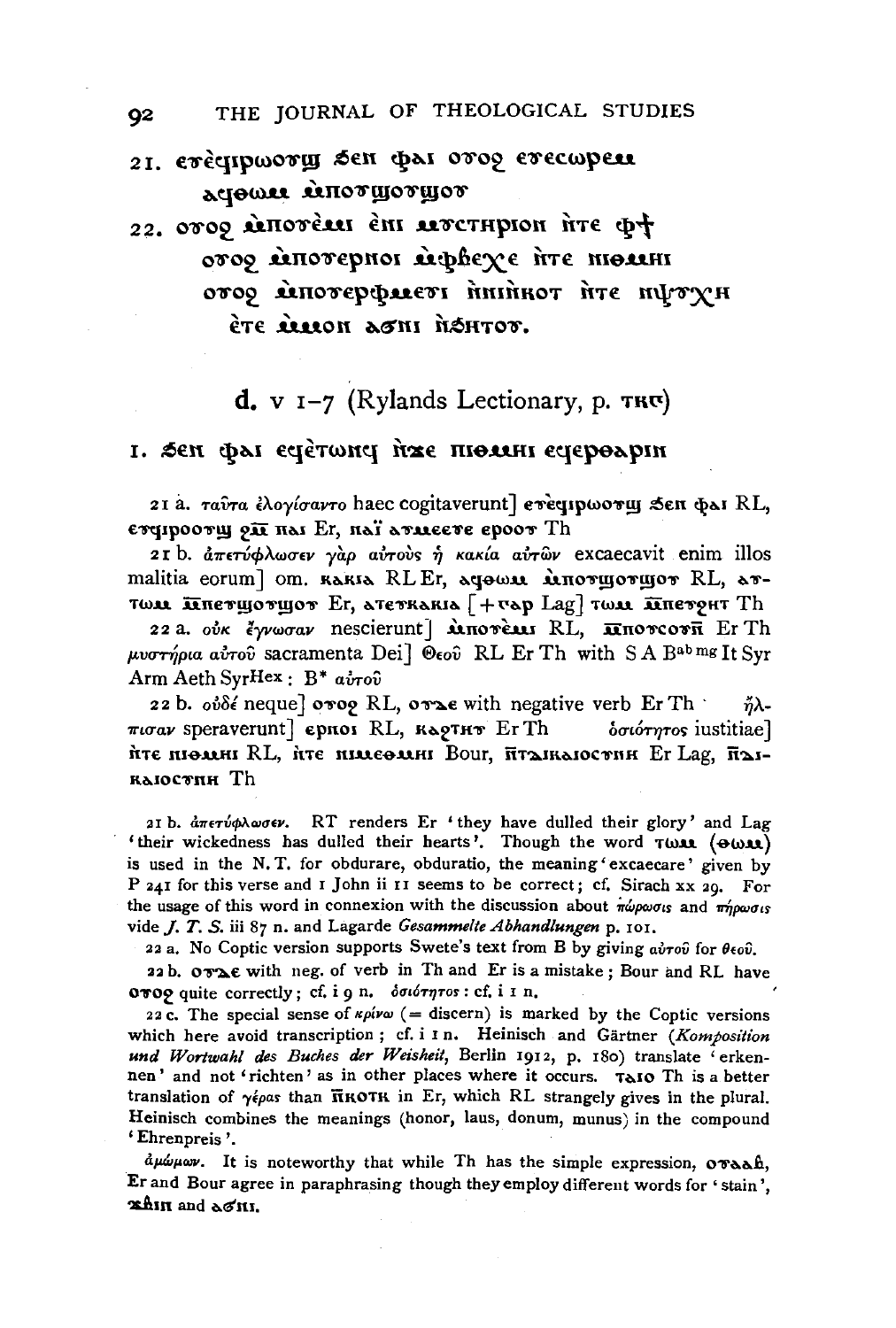## 21. evelpooru on nai avw avewpn. ATTWAI AIRETHOTHIOT.

# 22. ATW MHOTCOTH AUTOTHPION MHHOTTE. отъе пиоткартит епесуе птаикаюстин дво при предлага назвыпата за тем xbin NoHTOV ·

## $d$ , v  $I-7$  (Ciasca's Text, ii 216)

## 1. ТОТЕ ПАІКАЮС НААФЕРАТЧ ОПОУНАРРИСІА

22 C. ekotrar indicaverunt] eposters RL, proteere Er, nicreve Th  $\gamma \epsilon \rho a s$  honorem]  $\hbar$ minkot RL,  $\bar{\mathbf{n}}$ nkotk Er, taïo Th ձµώµων sanctarum] ève *iemon doni fishvov RL*, eve mu xhin nouvov Er, Finerovaah Th

 $d. v 1-7.$ 

I a. στήσεται ο δίκαιος stabunt iusti) εφετωπο ήτας πιολικι RL, паікаюс паарерат<del>у</del> Th  $\epsilon$ ν παρρησία πολλή in magna constantia] ечероарии мнащая иниеопелла RL, он отнарриста енащюс Th, оп относя наронсь енащюс Lag

This passage is printed by Amélineau, Recueil ix 114, 115. Ciasca, however, pronounces (Fragmenta ii, Preface, p. lvii) a severe judgement on Amélineau's work because it gives no note of codices or their origin or of variants, and concludes by saying that this edition is imperfect and destitute of all authority. Heinisch in the introduction to his commentary states that the fragment from chapter vi is published by Ciasca and in imperfect form by Amélineau. But while Amélineau clearly indicates his lacunae, Ciasca prints the text continuously, leaving the reader to discover the omissions from comparison with the Greek and from his notes.

ra. Twn RL gives the meaning of 'rise' rather than 'stand'. арерат Th is used in ix 4 for  $\pi \phi \phi \phi \phi \phi$  apparently by mistake. 'Great boldness' seems to be enlarged by RL into 'great self-confidence'. The double adjective in Lag is rendered in RT 'very great boldness'. Incidentally a curious mistake of Lagarde's on the phrase may be mentioned. In Dr Arendzen's article on the Syriac text of the 'Apostolic Church Order', J. T. S. iii 59-80, there is a collation of the Sahidic version. On the text  $(ib, p, 7i)$  'Those who have ministered well and without reproach have prepared for themselves the degree of shepherds'. Lagarde remarks about the Sahidic of the concluding words, where for the Greek

d.  $v = 7$ .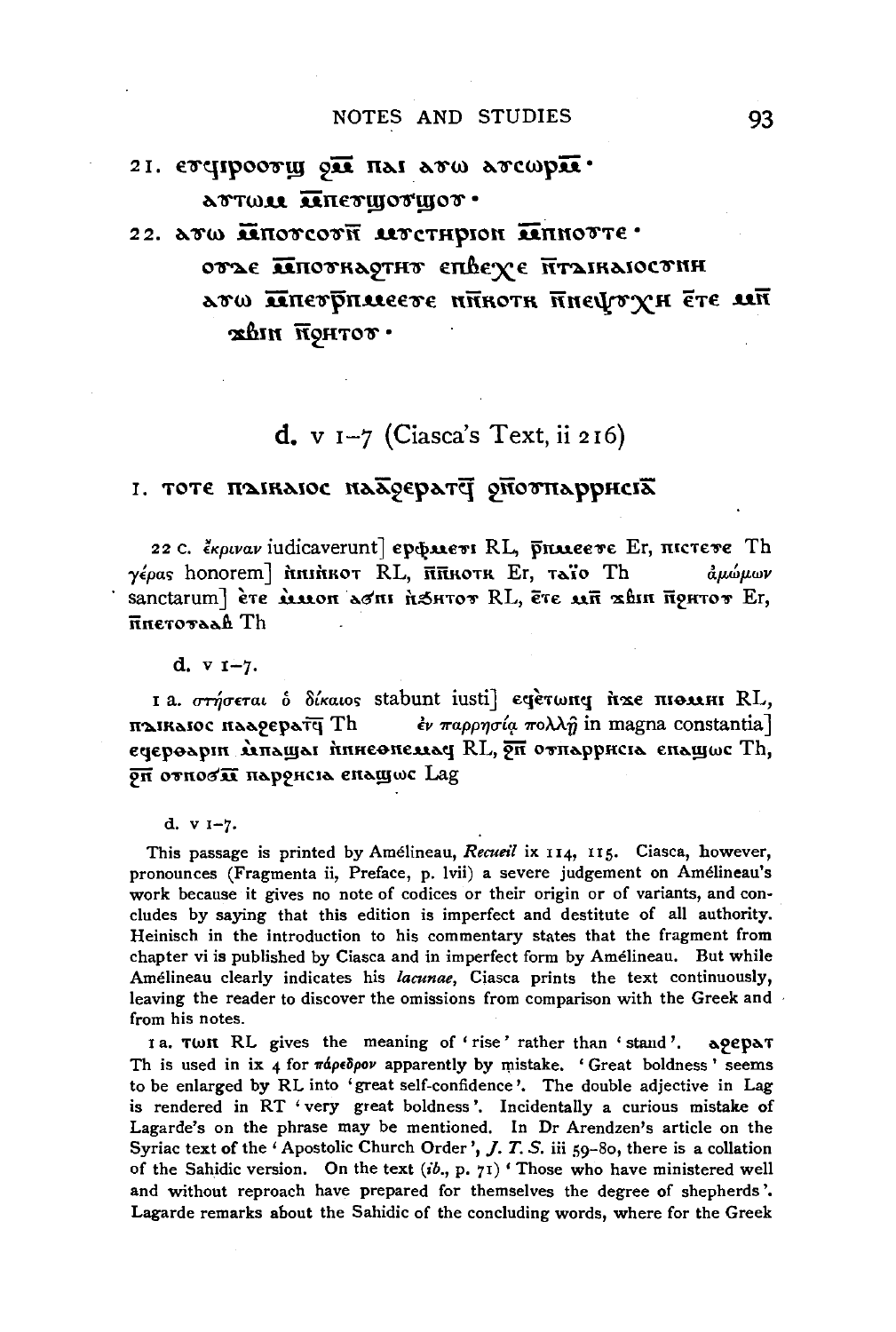RETTAILIOUS PAR SHOSHIN IAUATS σοχι ήτως στος έσι απεςρροασε ήχοης

2. ещωп атщаннат ероч щатние евол оттен течtoon tuun

> отор атерталепшри ритен фуфнрі ите пецnogeu

3. етехос оттоот нем нотернот бен отката нези етотом поенот бен отметщало понт

erza iuoc

же фат пеетап ушошная зен фнет аясти ovog anaiqanon Sanicox ngancaxi new gan

параволн нищощ

I b. των θλυψάντων αυτόν eos qui se angustiaverunt nHετσο x1 ής ως RL, πηετατολιβε Th, πηεητατολιβε Ci

1 c. καί et] στος RL, ατω Lag, om. Th Ci των άθετούντων qui abstulerunt] esinxone RL, nenTaraoeTI Th Ci τούς πόνους aύτου labores eorum] πεσαρολιος RL, πεσριςε Th Ci

2 a. idóvres videntes] ad. avróv 253; so RL èpoq, om. Th Ci ταραχθήσονται turbabuntur] *wavnu RL*, πεεwτορτρ Th Ci  $\phi$ ó $\beta$ ω δεινώ timore horribili] nim+ noo+ RL, ες παιητ Th Lag Ci

2 b. εκστήσονται mirabuntur] ανερταλεπωρικ RL, πεεπωμής Th τώ παραδόξω subitatione *του της ΒΙ, τιλοΐρε Ci, τιλοείρε Th* σωτηρίας salutis] ad. αύτου Fritzsche with S A 55 253 254 Syr SyrHex, ите пециорем RL, ипетоткаї Th, ипецоткаї Ci Lag: σωτηρίας **B** A min It Aeth

τόπον ποιμενικόν it has πο υπαρρησια επαιμως, 'παιμως = ποιμενικόν quidem scribere facile erat sed quomodo novnappucia emendarem, nesciebam'. There is of course no need for emendation, as the Coptic scribe has simply taken another phrase from the verse referred to I Tim. iii 13, and ποιμενικόν would be  $\overline{\mathbf{n}}$ moc.

2a. RL agrees with 253 in adding the pronouns  $a\dot{v}\tau\dot{\omega}$  and  $a\dot{v}\tau\dot{\omega}$  in 2 a and 2b. Th and Ci are nearer the original with LITOPTP and HALLT than RL with **RIAL** and  $\mathbf{R} \mathbf{U} \mathbf{U}$  for  $\tau a \rho a \chi \theta \eta \sigma o \nu \tau a \mu$  and  $\delta \epsilon \nu \hat{\varphi}$ .

2 b. nwyc (Th and Ci) is better than TAAEHWPIN for εκστήσονται. For airou rendered by RL, Ci, and Lag, Th seems to have read airav.

3b. The translation of στενοχωρία has elicited a wonderful variety of Coptic

94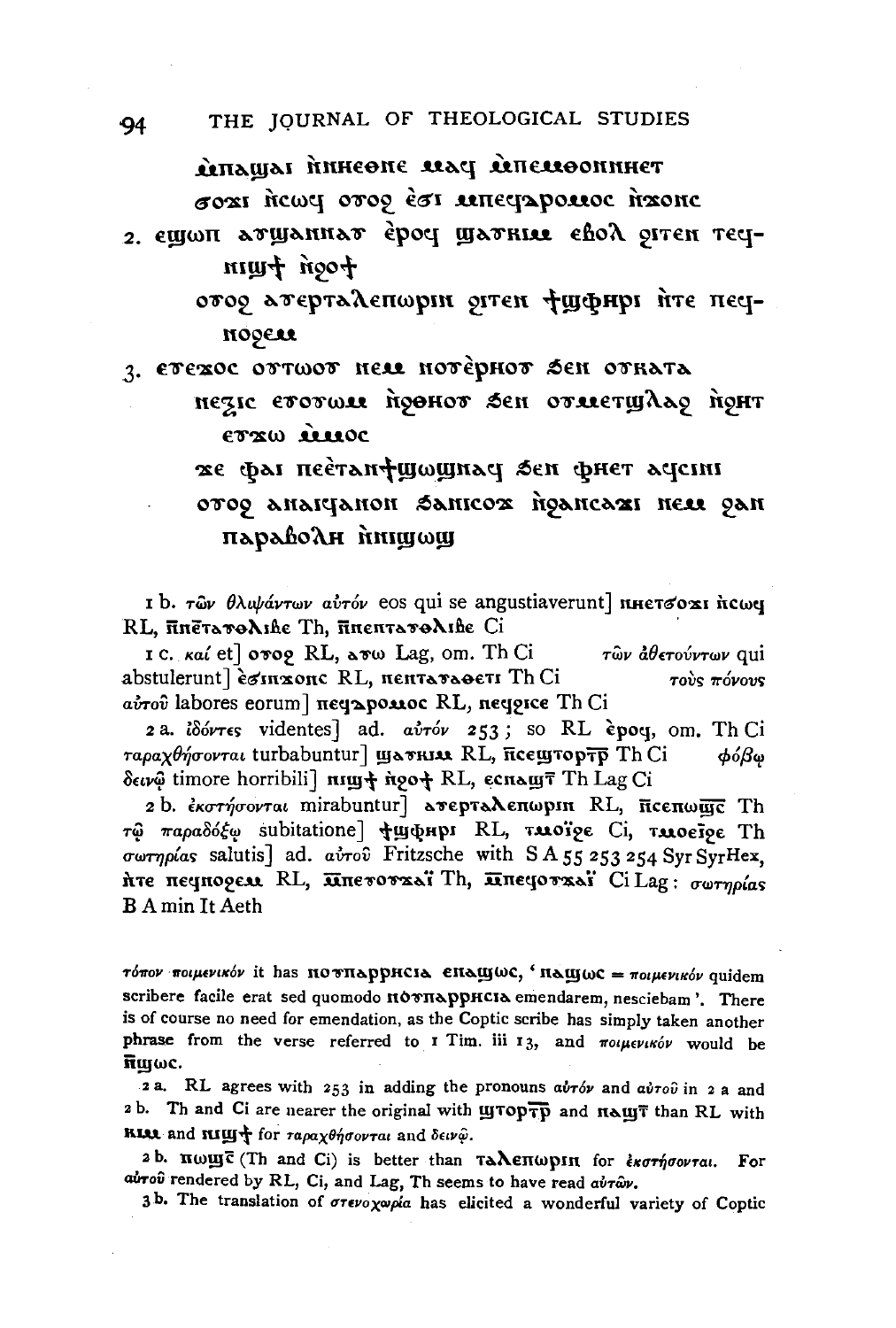### NOTES AND STUDIES

єплише линемто євод пиєнтатодівс лиоч · ато нентаталется инечрие • 2. сенанат псештортр опотроте еснашт Псепошё ехи тлоїре ливеротхаї 3. Псехоос еррал Понтот метаної

# етлудом стве поохоех литетина. же паї не ёненсфее псфер лінеїотоеїщ сущооп нан ляпараводи пновнев

3a. έρούσιν έν έαυτοΐς dicentes intra se] ετεχος οττωοτ πελλ потернот RL, псехоос еррал притот Th Ci; so Fritzsche with B SCB A V 55 106 155 248 296 It Arm Syr SyrHex Aeth, om.  $\partial v$ μετανοούντες poenitentiam agentes] ενονωμ RL, ενμεταποϊ S\* Th Ci

3b. διά στενοχωρίαν πνεύματος prae angustia spiritus] Sen οναιετщлар прит RL, ственрых пистик Th. For pwx in Th, люжр  $\sigma$ тєра́ $\xi$ ортаі gementes] Вен откатанезіс RL, Lag, 90x9ex Ci εναιμαρολι Th Ci: στενάξονται ΒΑ157, στενάξουσιν S155, στενάζουσιν V 253 296, στενάζονται 55 248 254, στενάζοντες B 68 It, κεκράξονται 106, κεκράξοντες 261; future Arm Syr Aeth SyrHex και έρουσιν εττω λι-**Also RL,**  $x \in T$ **h**, om. Swete with B 68 It; ad. S A V 55 106 155 157 248 253 254 261 296 Arm Syr SyrHex Aeth

3 d. και είς παραβολήν όνειδισμού et in similitudinem improperii] отор апацанон Запісож прансажі пем ран параволи пищωщ RL, ечщооп нан <del>плараводи</del> пноснес Th Ci οι άφρονες nos insensati] in verse 4 Fritzsche with Ci; pr.  $\eta \mu \epsilon$ is V 253 SyrHex Chrysost

words, MeTyAa9, Qwx, Awx9, and QOx9Ex. yAa9 is only cited from Kircher P 292,  $9\omega x$  is not known to P as a noun, for  $\lambda \omega x \overline{9}$  there is a reference to 2 Cor. vii 4, and for ροαρεα to Sirach x 26. Sen ονκαταπεζις RL (om. OT Bour) appears to support στενάζοντες. κατάνυξις is a rare word which Hesychius renders  $\lambda \nu \pi \eta$ ,  $\dot{\eta} \sigma \nu \chi/a$ , the second rendering being due to a wrong derivation from vvoráζω.

3 d. παραβολή is rendered in RL by the Coptic caxi followed by παραβολή transcribed; cf. ii 19. On the Latin ' in similitudinem ' cf. Margoliouth, p. 277.

 $\approx$  (utique, revera, P 325) cf. ii 17 n.

 $\eta$ μείs is another illustration of agreement between Boh and 253 in the addition of pronouns.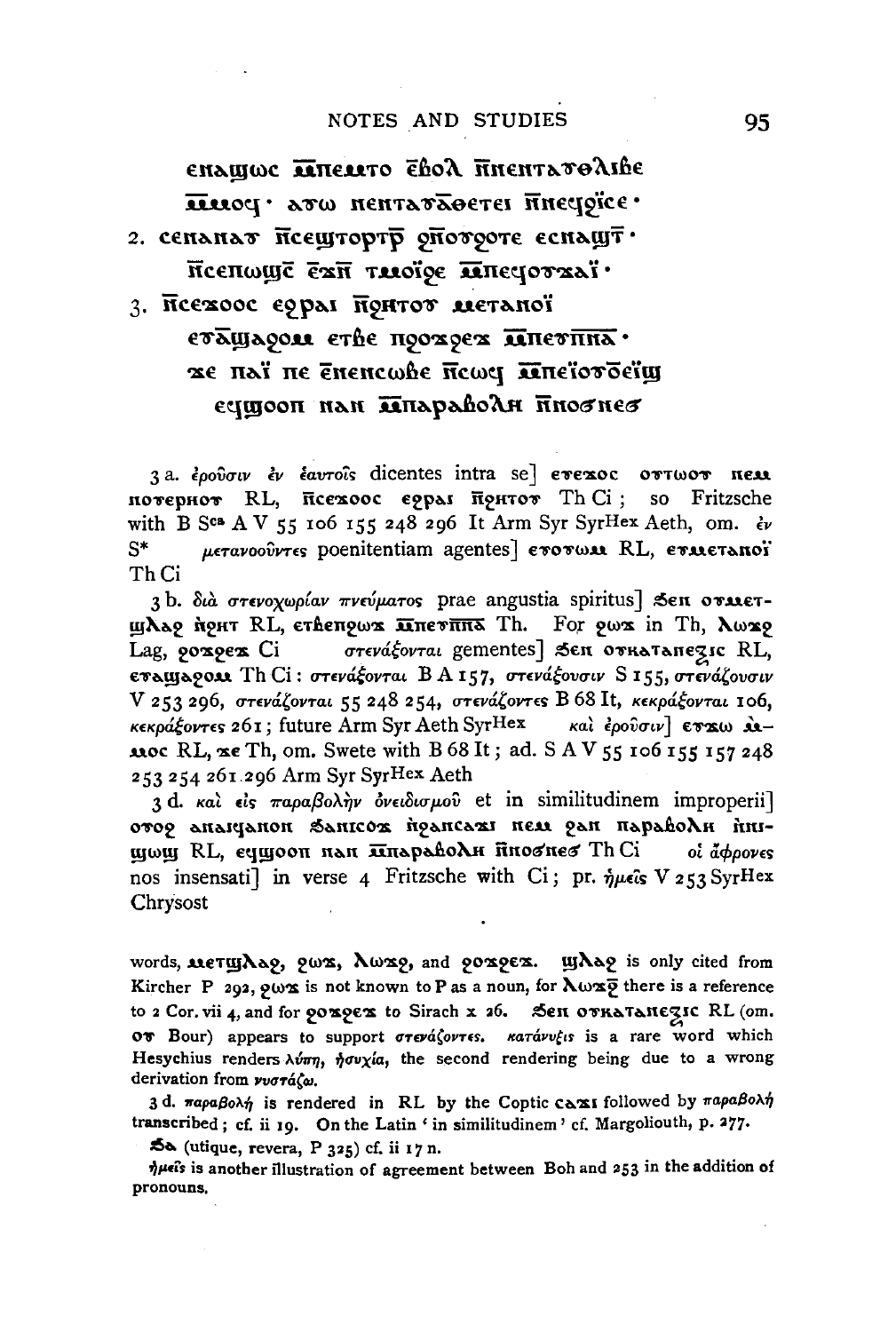- л. отоо лисля же судовь отоо пестают сущищ Senorwno ehol
- 5. HWC ATWH RELLOCI NELL MIGHT THE D+ oros regroi neu neoorab
- 6. encwper ebox sen mirtwir irre treeorin MIRENHAT ECOTOMI ITE TUEBUHI отор мпесицал ежон пжефри пте фаикаюстин 7. отор енхолн зен флешт ите фанолна нем итано

prono upostrań astro nas upostana coro οτος επεπειτές επιλευτ ήτε πος.

4 a.  $\beta$ ίον αύτου vitam illorum] πεσιλοε Th  $\mu$ avíav insaniam]  $\epsilon$ q-Nohr RL, gNohr Bour, croNific Th Ci, Nifie Lag ελογισάμεθα aestimabamus] anexi RL, anxiers Bour, enwn Th Ci άτιμον sine honore] B A Sca SyrHex Aeth, еqщищ RL, еqмищ Bour, apparently a mistake (ad. Sen ovwno eho RL), aryuav S\* Arm, evewy Th Ci

6a. apa ergo] om. RL, eie Th Ci, eese Lag επλανήθημεν erravimus] encwpess RL, FitaTnAana Ci, FitannAana Th Lag စ်စိတ် άληθείας via veritatis] πιλιωιτ ήτε +λιεολικι RL

6b. φως δικαιοσύνης lumen iustitiae] φοτωπι ήτε ταεθαπι RL 6 с. ήλιος sol intelligentiae] фри ите + акакостин RL

4 a. The omission of  $\beta$ los in RL is somewhat peculiar, but it agrees with Lag in representing *paviav* correctly by eq **Aohs**, while Th and Ci, influenced probably by v. I, give evo Ashe. The noun in the Sahidic Gospels, Matt. xiii 21, Mc. iv 7, Jo. xvi 21 is eXruIsc (Boh 90x9ex).

6. The Boh fails to distinguish between 'truth' and 'justice', giving менми for both, and adding the transcribed  $\Delta$ IRAIOCTHH after  $\eta\lambda$ tos with V 248 253; cf. i I n. The Sah represents the received Greek text exactly.

7a. F devotes a whole page to the construction of this line, and comes eventually to the conclusion that  $\tau \rho \beta \omega s$  is either a dative of place or that  $\dot{\epsilon} \nu$  has dropped out through homoioteleuton.

The word xoAK (Boh) is used in Lc. iv 29 for karakpnuviseu, praecipitare, deiicere (nox Sah), and might perhaps mean 'we rushed headlong', but as it is also used in the sense of submergere, submergi in Exod.  $xy$  4 and 2 Pet. iii 6, it seems more probable that the meaning here is 'we were immersed in'.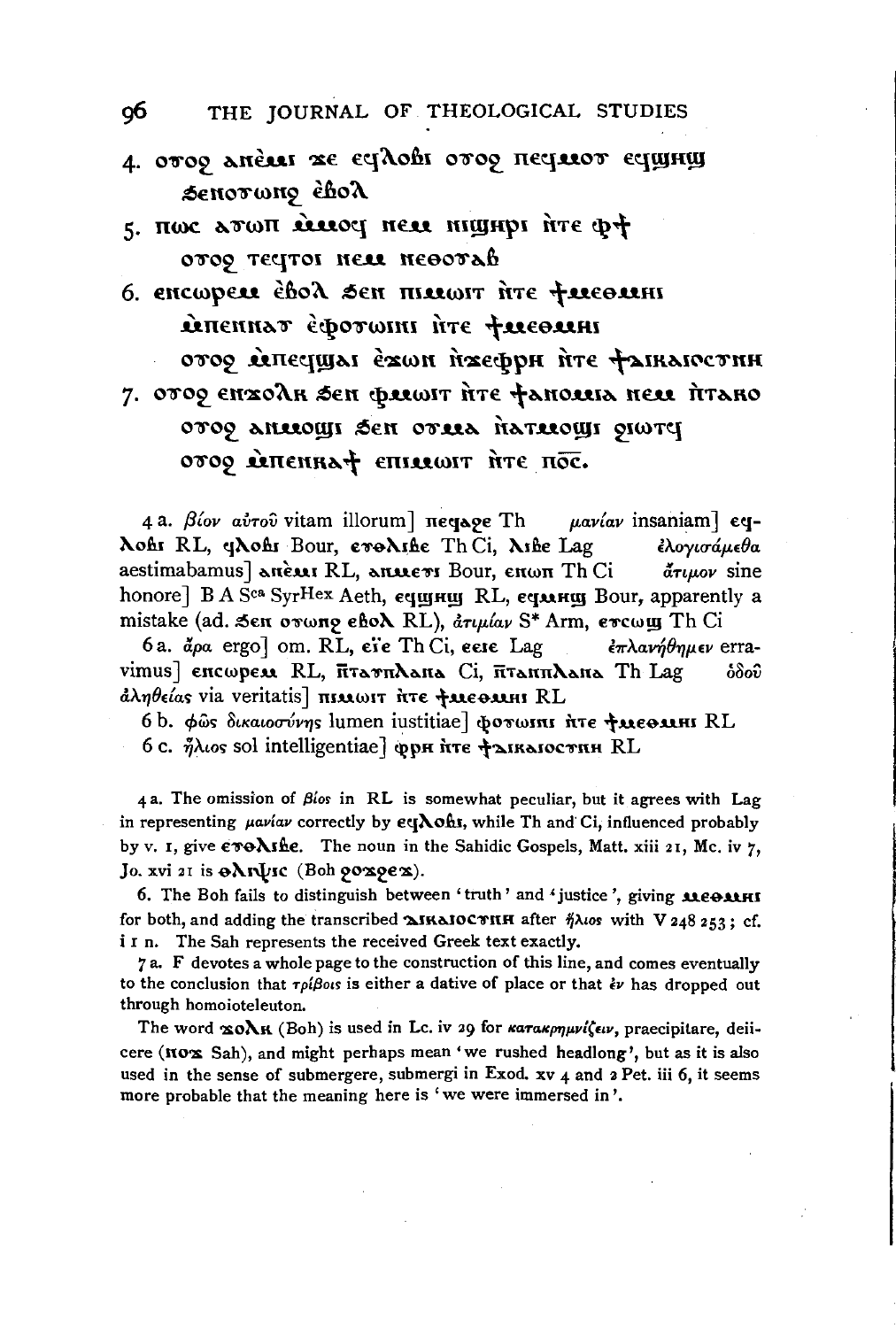- 4. Хнон неї Хонтенюп ілпесіхое етоліве лто песилот етсощ
- 5. нашное астоп он нунре лепнотте. ато песиклирос он нетотаав.
- 6. еїє итатилана итоот євол он теоїн итме ато плесуща нан пот нотбейн птолкаюстни ато при плестейре нан:
- 7. анялото наполна оттако он непотооте анвон он нентаїе елетлюбще понтот TEQIH MITZOEIC MITENCOTWNC.

6 а. терин птые Th Ci, нерюоте Lag

6 b. потоени птанкаюстни Th Ci

ήλιος ad. δικαιοσύνης V 248 253 It Arm 6 с. при Th Ci SyrHex

7a. ανομίας ενεπλήσθημεν τρίβοις και απωλείας lassati sumus in via iniquitatis et perditionis] enxoAR Sen Quoir fire fanoura neu итако RL, апмото напоміа оттако он непотооте Th Ci; so Lag with  $\bar{n}$  for  $\bar{p}\bar{n}$ :  $\epsilon\pi\lambda\eta\sigma\theta\eta\mu\epsilon\nu$  248,  $\tau\rho\beta\omega\sigma$  106,  $\tau\rho\beta\omega\nu$  248, και  $\tau\rho\beta\omega\nu$ άπωλείας 253

7 b. διωδεύσαμεν έρήμους άβάτους ambulavimus vias difficiles] **απλιομ**ι Sen отна патмоші рішту RL, анвши ри ренріооте йхаїє еметмооще понтот Th, отти паліе Lag, оп неналіе Ci

In conclusion the Bohairic lections give evidence of readings and interpretations which deserve careful attention. The materials for the investigation which Dr Crum considered to be worth making are now exhibited in detail before the reader and shew that Erman's text agrees with the Bohairic in twenty-six places where it differs from Th and Lag. This seems to indicate either similarity of text or influence of rendering or probably both. Feldmann gives a list of forty-two places in the first ten chapters in which the Sahidic of Lagarde differs from B and the agreement of these variants with collated MSS and versions.

 $\bf H$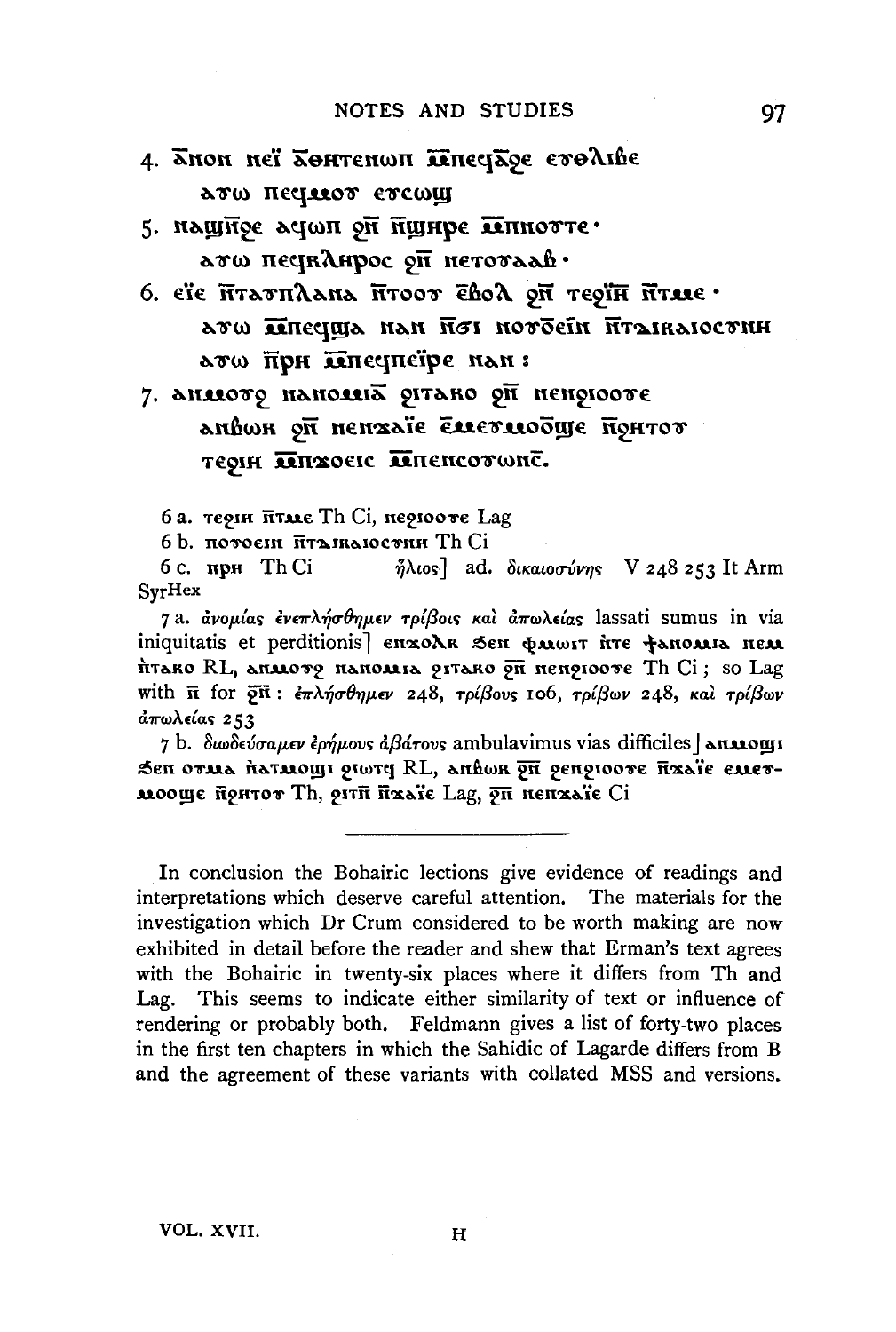I close by reproducing this list of agreements as a contribution to the question of recensions :-

| $Syr \cdot \cdot \cdot \cdot$                          |  |  | 23             | $26I$ IO                              |  |  |                          |
|--------------------------------------------------------|--|--|----------------|---------------------------------------|--|--|--------------------------|
| $\text{Arm.} \quad . \quad . \quad . \quad . \quad 19$ |  |  |                | $55 \cdot \cdot \cdot \cdot \cdot 9$  |  |  |                          |
| Lat.                                                   |  |  | 18             | $253$ 9                               |  |  |                          |
| Aeth                                                   |  |  | 16             | 2969                                  |  |  |                          |
| S.                                                     |  |  | 20             | $V (= 23 \text{ H P})$ . 8            |  |  |                          |
| $\mathbf{A}$                                           |  |  | 16             | $254$ 8                               |  |  |                          |
| $248$                                                  |  |  | 13             | $155 \cdot \cdot \cdot \cdot \cdot 6$ |  |  |                          |
| $Syr$ Hex                                              |  |  | $\blacksquare$ | $68.$                                 |  |  | $-5$                     |
|                                                        |  |  | II             | $B^{ab}$                              |  |  | 4                        |
| $Compl. \ldots$ .                                      |  |  | IO             | C (from viii $\zeta$ ). .             |  |  | 3                        |
| 106.                                                   |  |  | IO             | $Sca$                                 |  |  | $\overline{\phantom{a}}$ |

### D. P. BUCKLE.

# A MUTILATED LATIN NEW TESTAMENT OF THE MEROVINGIAN PERIOD.

IN the period 19I3-I9I4 there came into the possession of the Bibliothèque Nationale, Paris, a manuscript which is thus described in Monsieur H. Omont's catalogue :-

' [MSS latins: Nouvelles Acquisitions] [petit format] 1063. Novum Testamentum, praeter Acta et Apocalypsim. Provient de la cathédrale de Beauvais, puis du château de Troussures ; no. 2 des ventes de 1909 et 1912. vIII<sup>o</sup> s. Parch. Écriture<br>mérovingienne. 120 feuillets, à 2 col. 220 sur 140 millim.  $120$  feuillets,  $a \neq 2$  col. 220 sur  $140$  millim. Demi-rel. anc.'<sup>1</sup>

Monsieur Omont has also called attention to the manuscript in a masterly reconstruction of what remains of the valuable cathedral library of Beauvais.<sup>2</sup> In the present note one or two points of interest .connected with the manuscript are alluded to, in the hope that it will receive from the hands of an expert a treatment of its textual character such as its age merits.

<sup>1</sup>*Bibliotheque Nationale: Nouvelles Acquisitions du Departement des Manuscrits*  pendant les années 1913-1914. Inventaire sommaire, par H. Omont (Paris, 1915), pp. 16 f.

<sup>2</sup>*Recherch1s sur la Bibliotheque de* I' *Eglise cathedrale de Beauvais* (Extrait des Memoires de l' Academie des Inscriptions et Belles-Lettres. Tome xi) (Paris, 1914), p. 77.